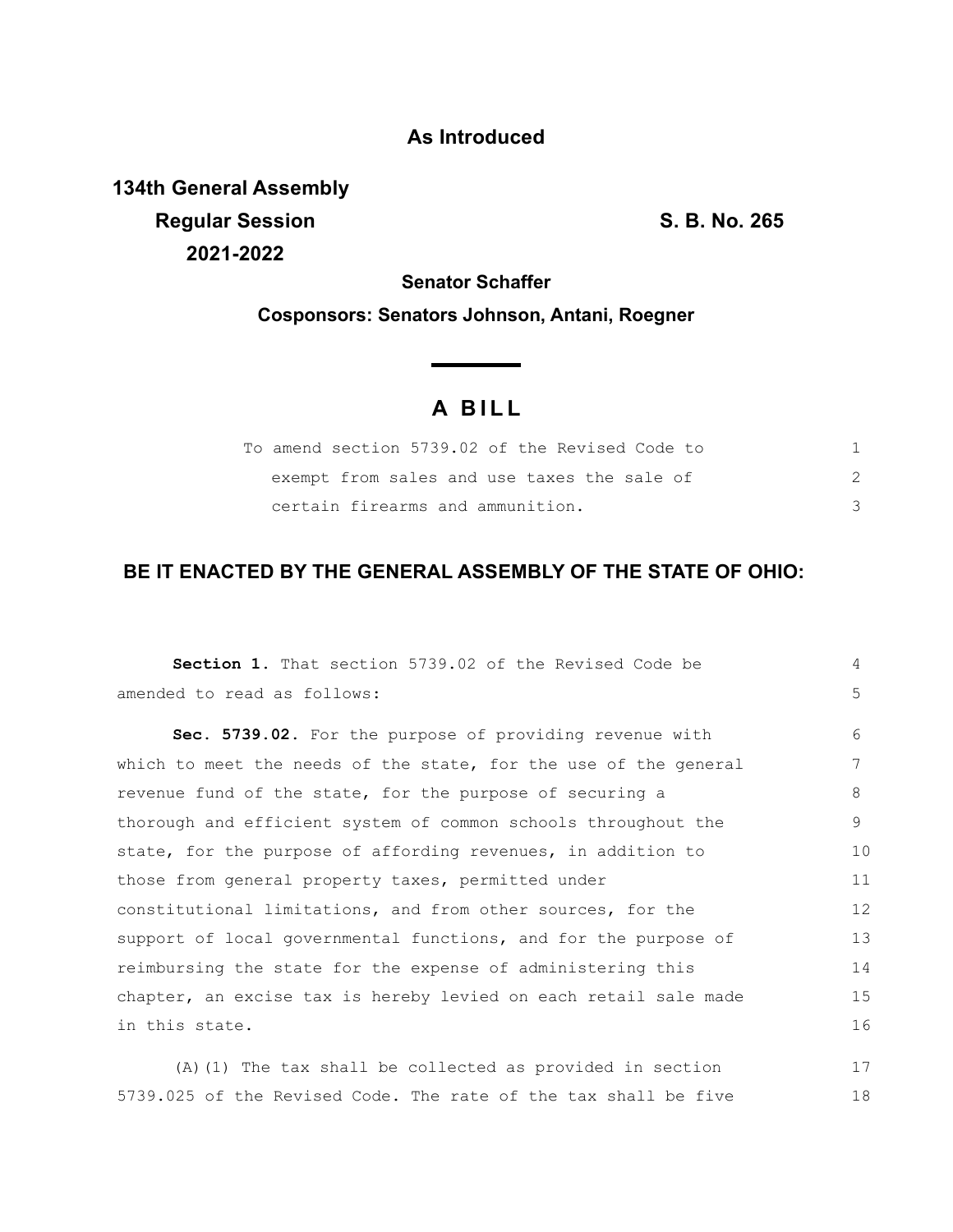and three-fourths per cent. The tax applies and is collectible when the sale is made, regardless of the time when the price is paid or delivered. 19 20

(2) In the case of the lease or rental, with a fixed term of more than thirty days or an indefinite term with a minimum period of more than thirty days, of any motor vehicles designed by the manufacturer to carry a load of not more than one ton, watercraft, outboard motor, or aircraft, or of any tangible personal property, other than motor vehicles designed by the manufacturer to carry a load of more than one ton, to be used by the lessee or renter primarily for business purposes, the tax shall be collected by the vendor at the time the lease or rental is consummated and shall be calculated by the vendor on the basis of the total amount to be paid by the lessee or renter under the lease agreement. If the total amount of the consideration for the lease or rental includes amounts that are not calculated at the time the lease or rental is executed, the tax shall be calculated and collected by the vendor at the time such amounts are billed to the lessee or renter. In the case of an open-end lease or rental, the tax shall be calculated by the vendor on the basis of the total amount to be paid during the initial fixed term of the lease or rental, and for each subsequent renewal period as it comes due. As used in this division, "motor vehicle" has the same meaning as in section 4501.01 of the Revised Code, and "watercraft" includes an outdrive unit attached to the watercraft. 22 23 24 25 26 27 28 29 30 31 32 33 34 35 36 37 38 39 40 41 42 43 44

A lease with a renewal clause and a termination penalty or similar provision that applies if the renewal clause is not exercised is presumed to be a sham transaction. In such a case, the tax shall be calculated and paid on the basis of the entire length of the lease period, including any renewal periods, until 45 46 47 48 49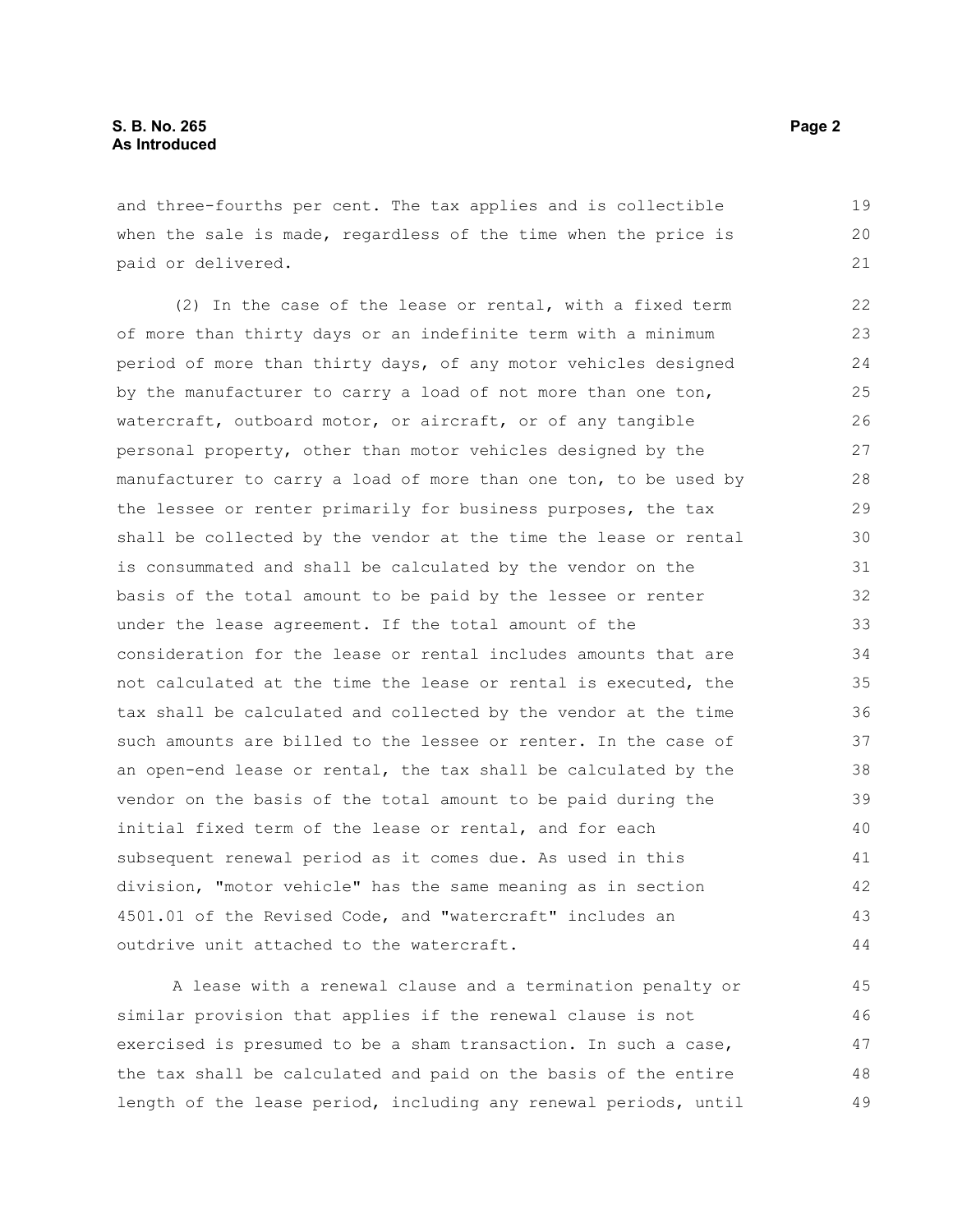the termination penalty or similar provision no longer applies. The taxpayer shall bear the burden, by a preponderance of the evidence, that the transaction or series of transactions is not a sham transaction. 50 51 52 53

(3) Except as provided in division (A)(2) of this section, in the case of a sale, the price of which consists in whole or in part of the lease or rental of tangible personal property, the tax shall be measured by the installments of that lease or rental. 54 55 56 57 58

(4) In the case of a sale of a physical fitness facility service or recreation and sports club service, the price of which consists in whole or in part of a membership for the receipt of the benefit of the service, the tax applicable to the sale shall be measured by the installments thereof. 59 60 61 62 63

(B) The tax does not apply to the following:

(1) Sales to the state or any of its political subdivisions, or to any other state or its political subdivisions if the laws of that state exempt from taxation sales made to this state and its political subdivisions; 65 66 67 68

(2) Sales of food for human consumption off the premises where sold; 69 70

(3) Sales of food sold to students only in a cafeteria, dormitory, fraternity, or sorority maintained in a private, public, or parochial school, college, or university; 71 72 73

(4) Sales of newspapers and sales or transfers of magazines distributed as controlled circulation publications; 74 75

(5) The furnishing, preparing, or serving of meals without charge by an employer to an employee provided the employer 76 77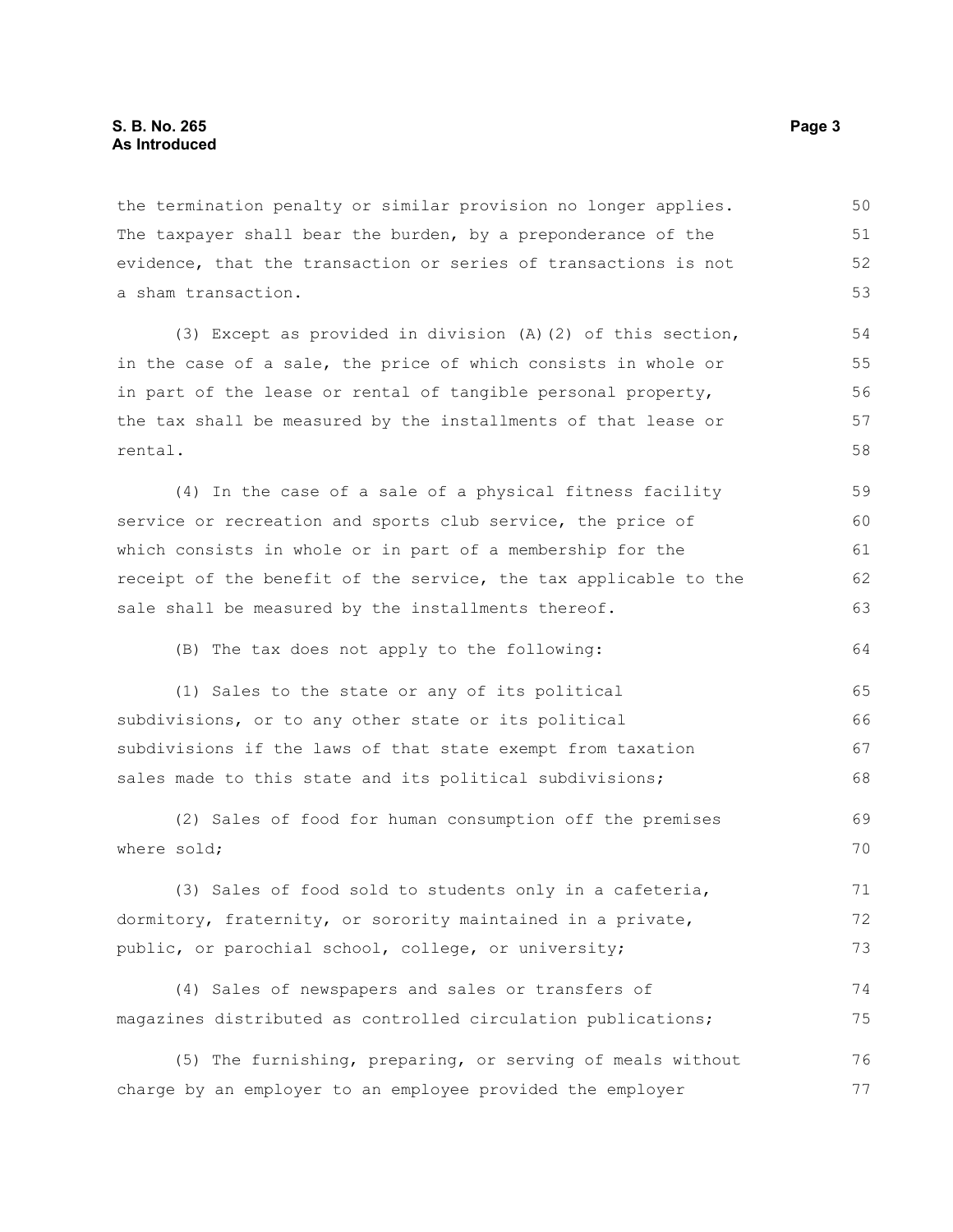records the meals as part compensation for services performed or work done; 78 79

(6)(a) Sales of motor fuel upon receipt, use, distribution, or sale of which in this state a tax is imposed by the law of this state, but this exemption shall not apply to the sale of motor fuel on which a refund of the tax is allowable under division (A) of section 5735.14 of the Revised Code; and the tax commissioner may deduct the amount of tax levied by this section applicable to the price of motor fuel when granting a refund of motor fuel tax pursuant to division (A) of section 5735.14 of the Revised Code and shall cause the amount deducted to be paid into the general revenue fund of this state; 80 81 82 83 84 85 86 87 88 89

(b) Sales of motor fuel other than that described in division (B)(6)(a) of this section and used for powering a refrigeration unit on a vehicle other than one used primarily to provide comfort to the operator or occupants of the vehicle. 90 91 92 93

(7) Sales of natural gas by a natural gas company or municipal gas utility, of water by a water-works company, or of steam by a heating company, if in each case the thing sold is delivered to consumers through pipes or conduits, and all sales of communications services by a telegraph company, all terms as defined in section 5727.01 of the Revised Code, and sales of electricity delivered through wires; 94 95 96 97 98 99 100

(8) Casual sales by a person, or auctioneer employed directly by the person to conduct such sales, except as to such sales of motor vehicles, watercraft or outboard motors required to be titled under section 1548.06 of the Revised Code, watercraft documented with the United States coast guard, snowmobiles, and all-purpose vehicles as defined in section 4519.01 of the Revised Code; 101 102 103 104 105 106 107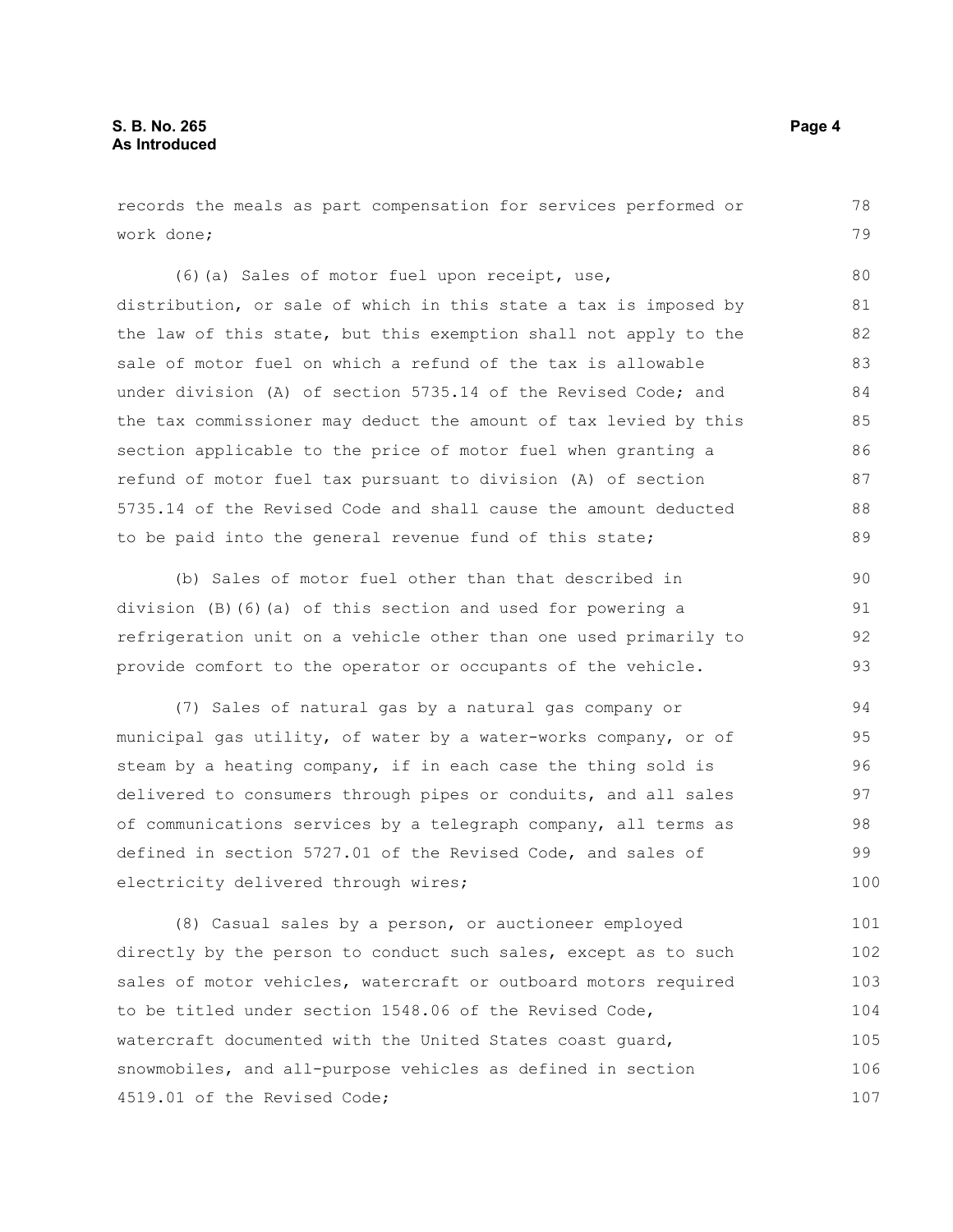#### **S. B. No. 265** Page 5 **As Introduced**

(9)(a) Sales of services or tangible personal property, other than motor vehicles, mobile homes, and manufactured homes, by churches, organizations exempt from taxation under section 501(c)(3) of the Internal Revenue Code of 1986, or nonprofit organizations operated exclusively for charitable purposes as defined in division (B)(12) of this section, provided that the number of days on which such tangible personal property or services, other than items never subject to the tax, are sold does not exceed six in any calendar year, except as otherwise provided in division (B)(9)(b) of this section. If the number of days on which such sales are made exceeds six in any calendar year, the church or organization shall be considered to be engaged in business and all subsequent sales by it shall be subject to the tax. In counting the number of days, all sales by groups within a church or within an organization shall be considered to be sales of that church or organization. 108 109 110 111 112 113 114 115 116 117 118 119 120 121 122 123

(b) The limitation on the number of days on which taxexempt sales may be made by a church or organization under division (B)(9)(a) of this section does not apply to sales made by student clubs and other groups of students of a primary or secondary school, or a parent-teacher association, booster group, or similar organization that raises money to support or fund curricular or extracurricular activities of a primary or secondary school. 124 125 126 127 128 129 130 131

(c) Divisions (B)(9)(a) and (b) of this section do not apply to sales by a noncommercial educational radio or television broadcasting station. 132 133 134

(10) Sales not within the taxing power of this state under the Constitution or laws of the United States or the Constitution of this state; 135 136 137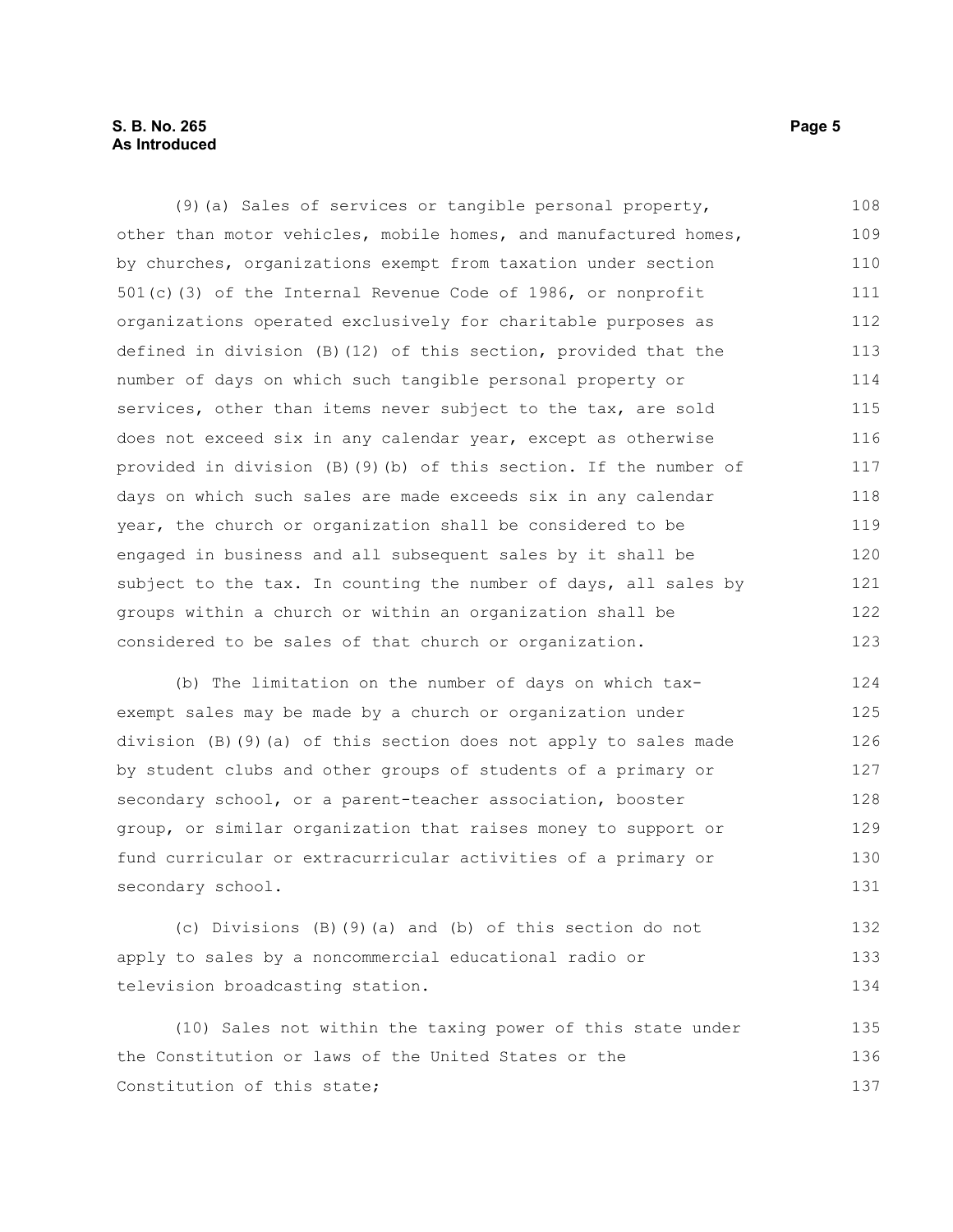#### **S. B. No. 265** Page 6 **As Introduced**

(11) Except for transactions that are sales under division (B)(3)(p) of section 5739.01 of the Revised Code, the transportation of persons or property, unless the transportation is by a private investigation and security service; (12) Sales of tangible personal property or services to churches, to organizations exempt from taxation under section 501(c)(3) of the Internal Revenue Code of 1986, and to any other nonprofit organizations operated exclusively for charitable purposes in this state, no part of the net income of which inures to the benefit of any private shareholder or individual, and no substantial part of the activities of which consists of carrying on propaganda or otherwise attempting to influence legislation; sales to offices administering one or more homes for the aged or one or more hospital facilities exempt under section 140.08 of the Revised Code; and sales to organizations described in division (D) of section 5709.12 of the Revised Code. "Charitable purposes" means the relief of poverty; the improvement of health through the alleviation of illness, disease, or injury; the operation of an organization exclusively for the provision of professional, laundry, printing, and 138 139 140 141 142 143 144 145 146 147 148 149 150 151 152 153 154 155 156 157 158 159

purchasing services to hospitals or charitable institutions; the operation of a home for the aged, as defined in section 5701.13 of the Revised Code; the operation of a radio or television broadcasting station that is licensed by the federal communications commission as a noncommercial educational radio or television station; the operation of a nonprofit animal adoption service or a county humane society; the promotion of education by an institution of learning that maintains a faculty of qualified instructors, teaches regular continuous courses of study, and confers a recognized diploma upon completion of a 160 161 162 163 164 165 166 167 168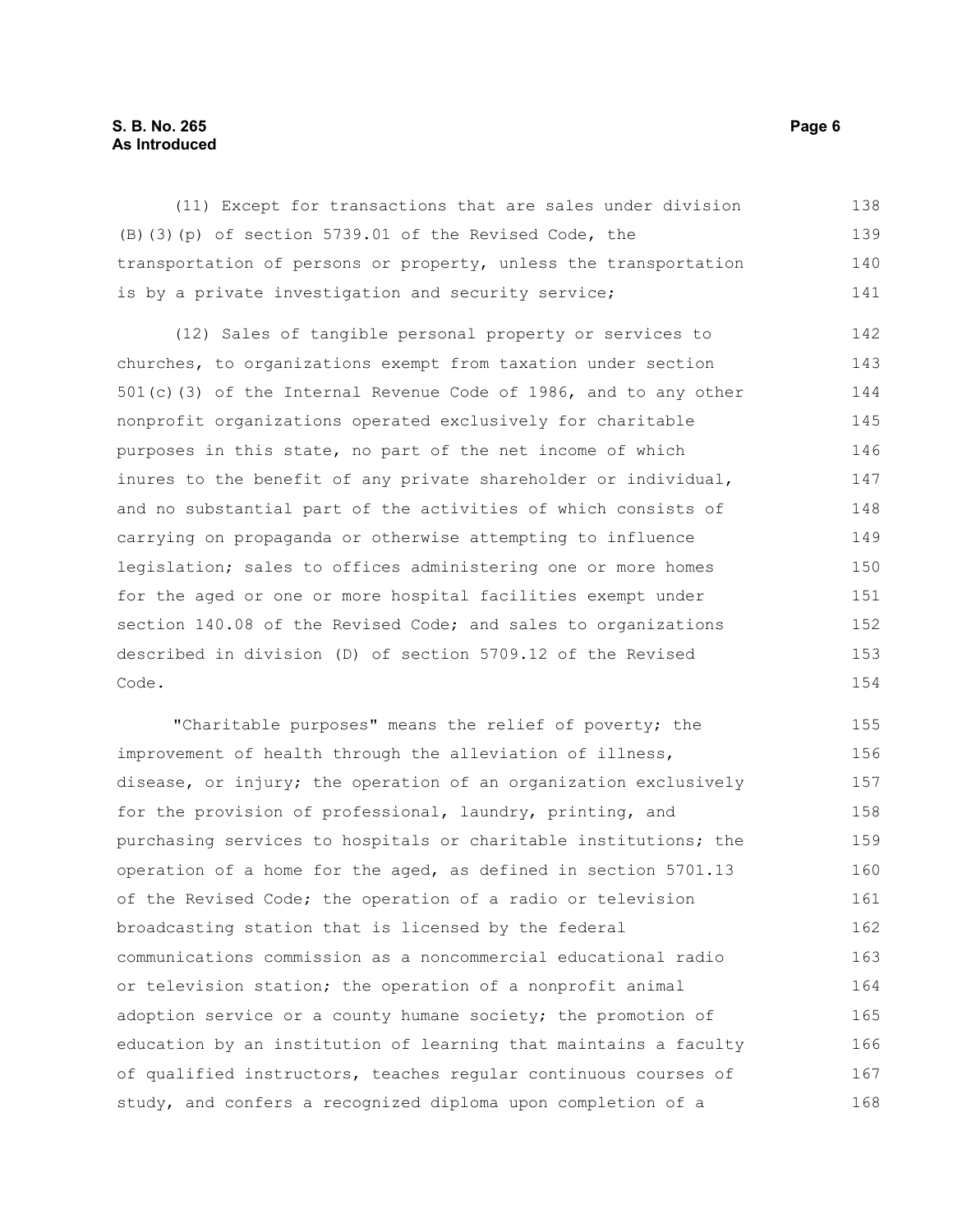#### **S. B. No. 265 Page 7 As Introduced**

specific curriculum; the operation of a parent-teacher association, booster group, or similar organization primarily engaged in the promotion and support of the curricular or extracurricular activities of a primary or secondary school; the operation of a community or area center in which presentations in music, dramatics, the arts, and related fields are made in order to foster public interest and education therein; the production of performances in music, dramatics, and the arts; or the promotion of education by an organization engaged in carrying on research in, or the dissemination of, scientific and technological knowledge and information primarily for the public. 169 170 171 172 173 174 175 176 177 178 179 180

Nothing in this division shall be deemed to exempt sales to any organization for use in the operation or carrying on of a trade or business, or sales to a home for the aged for use in the operation of independent living facilities as defined in division (A) of section 5709.12 of the Revised Code.

(13) Building and construction materials and services sold to construction contractors for incorporation into a structure or improvement to real property under a construction contract with this state or a political subdivision of this state, or with the United States government or any of its agencies; building and construction materials and services sold to construction contractors for incorporation into a structure or improvement to real property that are accepted for ownership by this state or any of its political subdivisions, or by the United States government or any of its agencies at the time of completion of the structures or improvements; building and construction materials sold to construction contractors for incorporation into a horticulture structure or livestock structure for a person engaged in the business of horticulture 186 187 188 189 190 191 192 193 194 195 196 197 198 199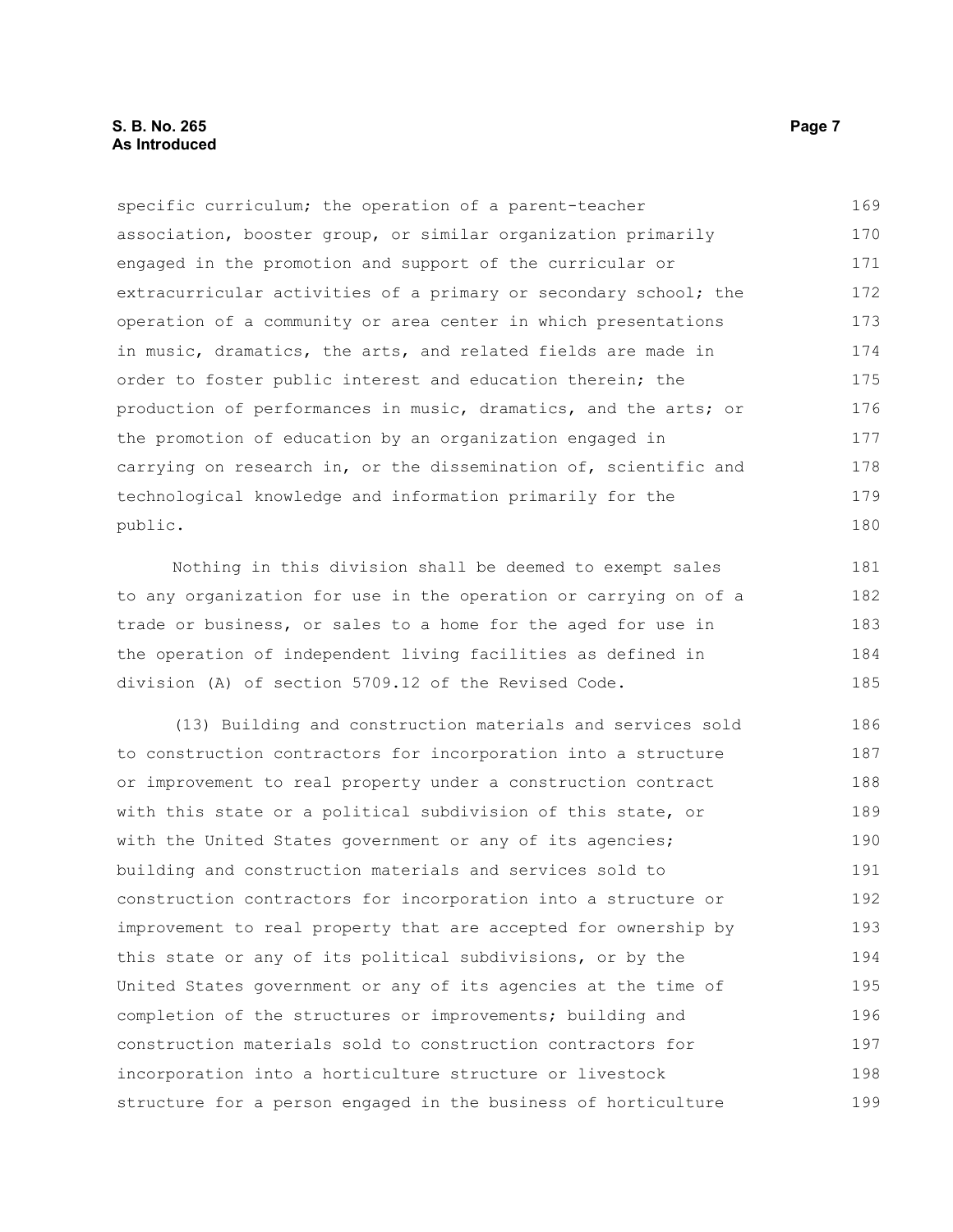#### **S. B. No. 265** Page 8 **As Introduced**

or producing livestock; building materials and services sold to a construction contractor for incorporation into a house of public worship or religious education, or a building used exclusively for charitable purposes under a construction contract with an organization whose purpose is as described in division (B)(12) of this section; building materials and services sold to a construction contractor for incorporation into a building under a construction contract with an organization exempt from taxation under section  $501(c)$  (3) of the Internal Revenue Code of 1986 when the building is to be used exclusively for the organization's exempt purposes; building and construction materials sold for incorporation into the original construction of a sports facility under section 307.696 of the Revised Code; building and construction materials and services sold to a construction contractor for incorporation into real property outside this state if such materials and services, when sold to a construction contractor in the state in which the real property is located for incorporation into real property in that state, would be exempt from a tax on sales levied by that state; building and construction materials for incorporation into a transportation facility pursuant to a public-private agreement entered into under sections 5501.70 to 5501.83 of the Revised Code; and, until one calendar year after the construction of a convention center that qualifies for property tax exemption under section 5709.084 of the Revised Code is completed, building and construction materials and services sold to a construction contractor for incorporation into the real property comprising that convention center; 200 201 202 203 204 205 206 207 208 209 210 211 212 213 214 215 216 217 218 219 220 221 222 223 224 225 226 227

(14) Sales of ships or vessels or rail rolling stock used or to be used principally in interstate or foreign commerce, and repairs, alterations, fuel, and lubricants for such ships or 228 229 230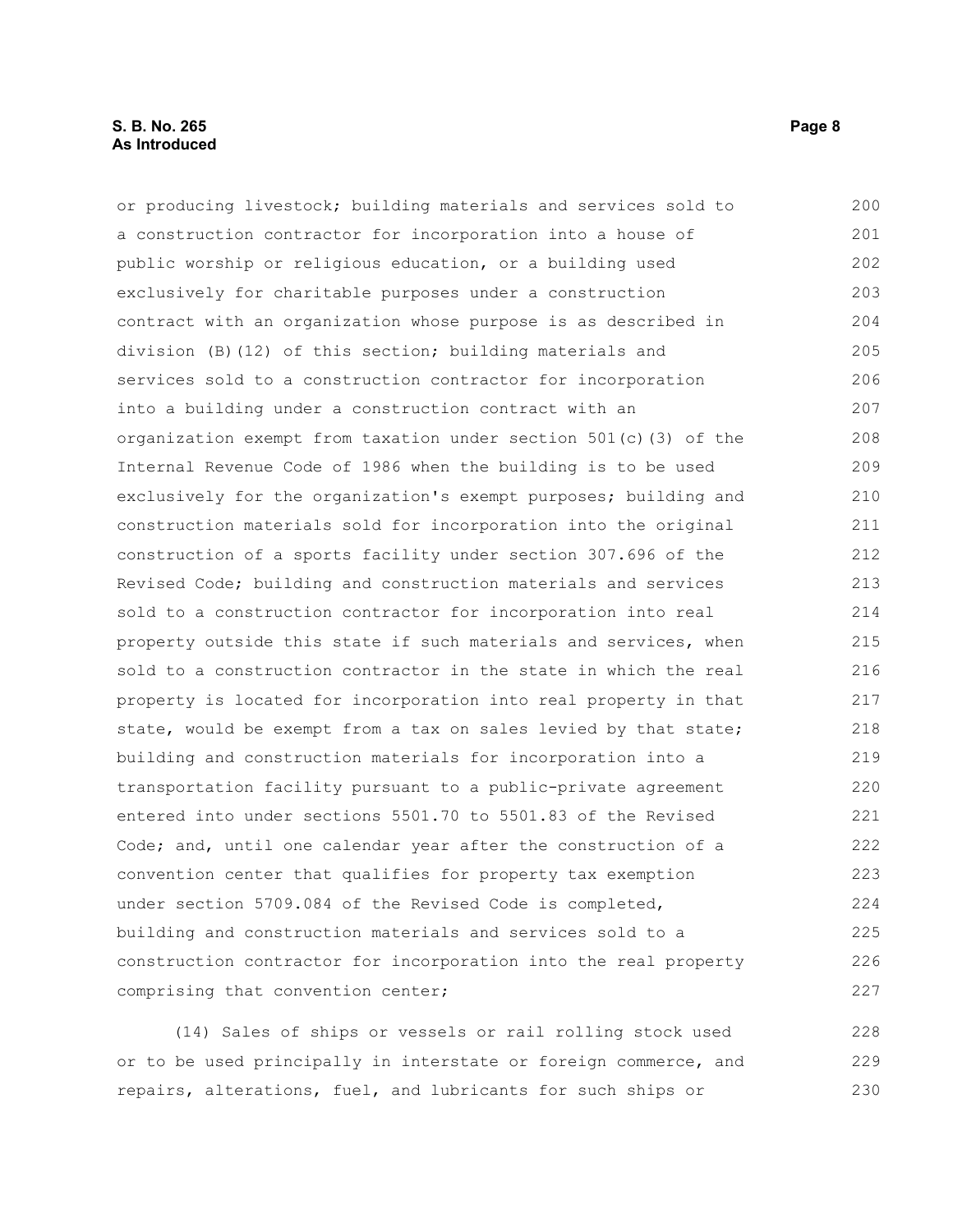vessels or rail rolling stock;

(15) Sales to persons primarily engaged in any of the activities mentioned in division  $(B)$   $(42)$   $(a)$ ,  $(g)$ , or  $(h)$  of this section, to persons engaged in making retail sales, or to persons who purchase for sale from a manufacturer tangible personal property that was produced by the manufacturer in accordance with specific designs provided by the purchaser, of packages, including material, labels, and parts for packages, and of machinery, equipment, and material for use primarily in packaging tangible personal property produced for sale, including any machinery, equipment, and supplies used to make labels or packages, to prepare packages or products for labeling, or to label packages or products, by or on the order of the person doing the packaging, or sold at retail. "Packages" includes bags, baskets, cartons, crates, boxes, cans, bottles, bindings, wrappings, and other similar devices and containers, but does not include motor vehicles or bulk tanks, trailers, or similar devices attached to motor vehicles. "Packaging" means placing in a package. Division (B)(15) of this section does not apply to persons engaged in highway transportation for hire. 232 233 234 235 236 237 238 239 240 241 242 243 244 245 246 247 248 249 250

(16) Sales of food to persons using supplemental nutrition assistance program benefits to purchase the food. As used in this division, "food" has the same meaning as in 7 U.S.C. 2012 and federal regulations adopted pursuant to the Food and Nutrition Act of 2008.

(17) Sales to persons engaged in farming, agriculture, horticulture, or floriculture, of tangible personal property for use or consumption primarily in the production by farming, agriculture, horticulture, or floriculture of other tangible personal property for use or consumption primarily in the 256 257 258 259 260

231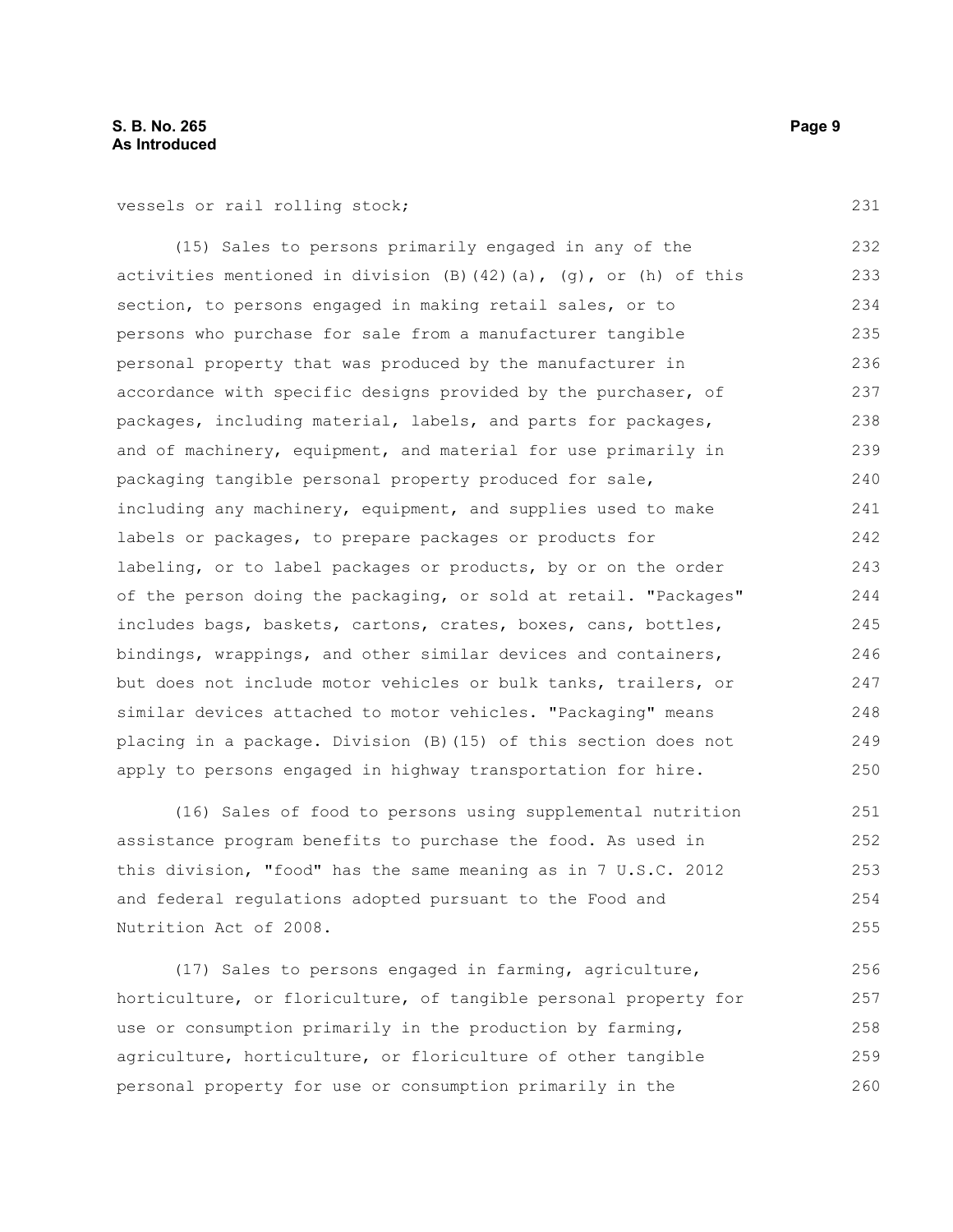production of tangible personal property for sale by farming, agriculture, horticulture, or floriculture; or material and parts for incorporation into any such tangible personal property for use or consumption in production; and of tangible personal property for such use or consumption in the conditioning or holding of products produced by and for such use, consumption, or sale by persons engaged in farming, agriculture, horticulture, or floriculture, except where such property is incorporated into real property; 261 262 263 264 265 266 267 268 269

(18) Sales of drugs for a human being that may be dispensed only pursuant to a prescription; insulin as recognized in the official United States pharmacopoeia; urine and blood testing materials when used by diabetics or persons with hypoglycemia to test for glucose or acetone; hypodermic syringes and needles when used by diabetics for insulin injections; epoetin alfa when purchased for use in the treatment of persons with medical disease; hospital beds when purchased by hospitals, nursing homes, or other medical facilities; and medical oxygen and medical oxygen-dispensing equipment when purchased by hospitals, nursing homes, or other medical facilities; 270 271 272 273 274 275 276 277 278 279 280

(19) Sales of prosthetic devices, durable medical equipment for home use, or mobility enhancing equipment, when made pursuant to a prescription and when such devices or equipment are for use by a human being. 281 282 283 284

(20) Sales of emergency and fire protection vehicles and equipment to nonprofit organizations for use solely in providing fire protection and emergency services, including trauma care and emergency medical services, for political subdivisions of the state; 285 286 287 288 289

(21) Sales of tangible personal property manufactured in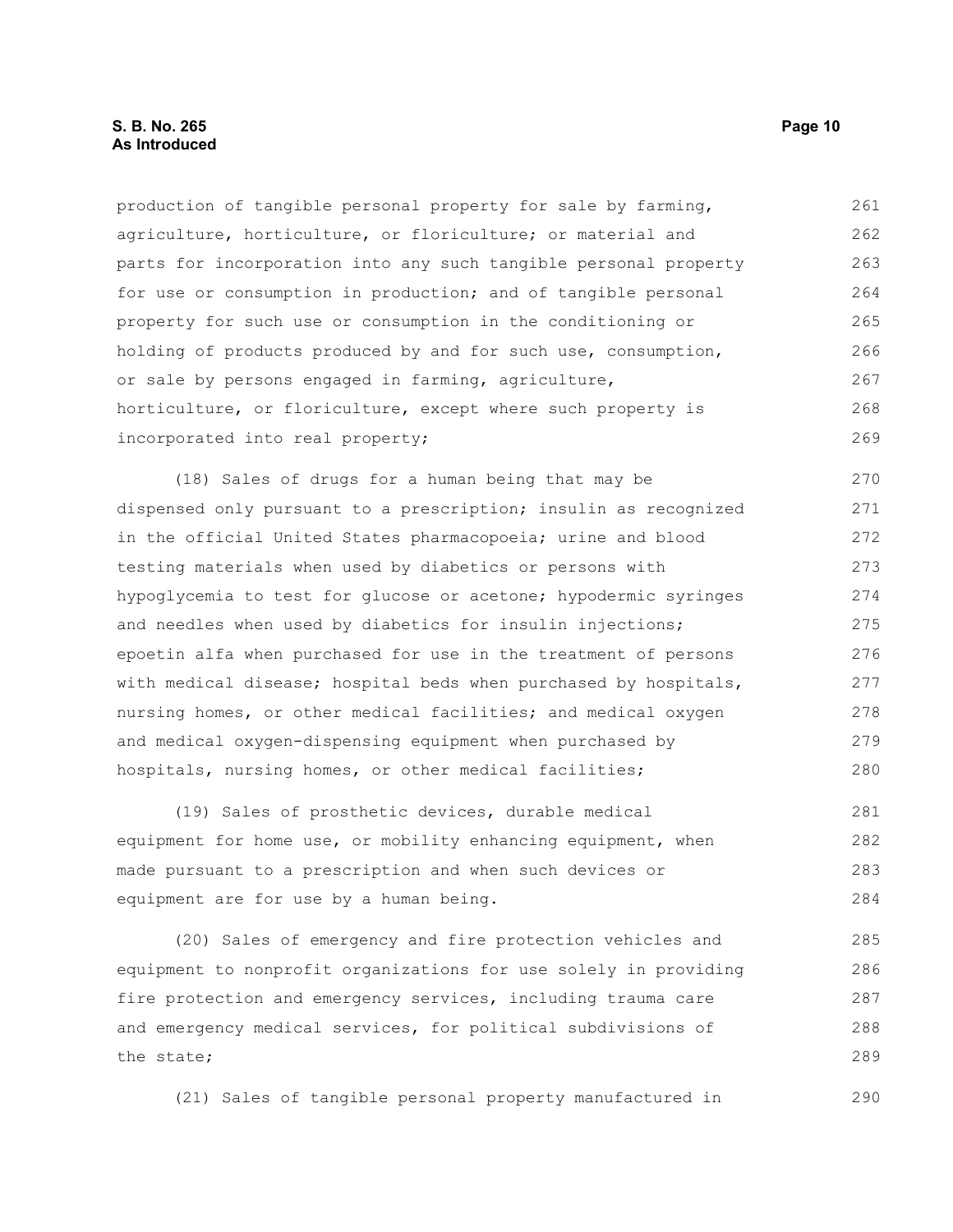this state, if sold by the manufacturer in this state to a retailer for use in the retail business of the retailer outside of this state and if possession is taken from the manufacturer by the purchaser within this state for the sole purpose of immediately removing the same from this state in a vehicle owned by the purchaser; 291 292 293 294 295 296

(22) Sales of services provided by the state or any of its political subdivisions, agencies, instrumentalities, institutions, or authorities, or by governmental entities of the state or any of its political subdivisions, agencies, instrumentalities, institutions, or authorities; 297 298 299 300 301

(23) Sales of motor vehicles to nonresidents of this state under the circumstances described in division (B) of section 5739.029 of the Revised Code;

(24) Sales to persons engaged in the preparation of eggs for sale of tangible personal property used or consumed directly in such preparation, including such tangible personal property used for cleaning, sanitizing, preserving, grading, sorting, and classifying by size; packages, including material and parts for packages, and machinery, equipment, and material for use in packaging eggs for sale; and handling and transportation equipment and parts therefor, except motor vehicles licensed to operate on public highways, used in intraplant or interplant transfers or shipment of eggs in the process of preparation for sale, when the plant or plants within or between which such transfers or shipments occur are operated by the same person. "Packages" includes containers, cases, baskets, flats, fillers, filler flats, cartons, closure materials, labels, and labeling materials, and "packaging" means placing therein. 305 306 307 308 309 310 311 312 313 314 315 316 317 318 319

(25)(a) Sales of water to a consumer for residential use; 320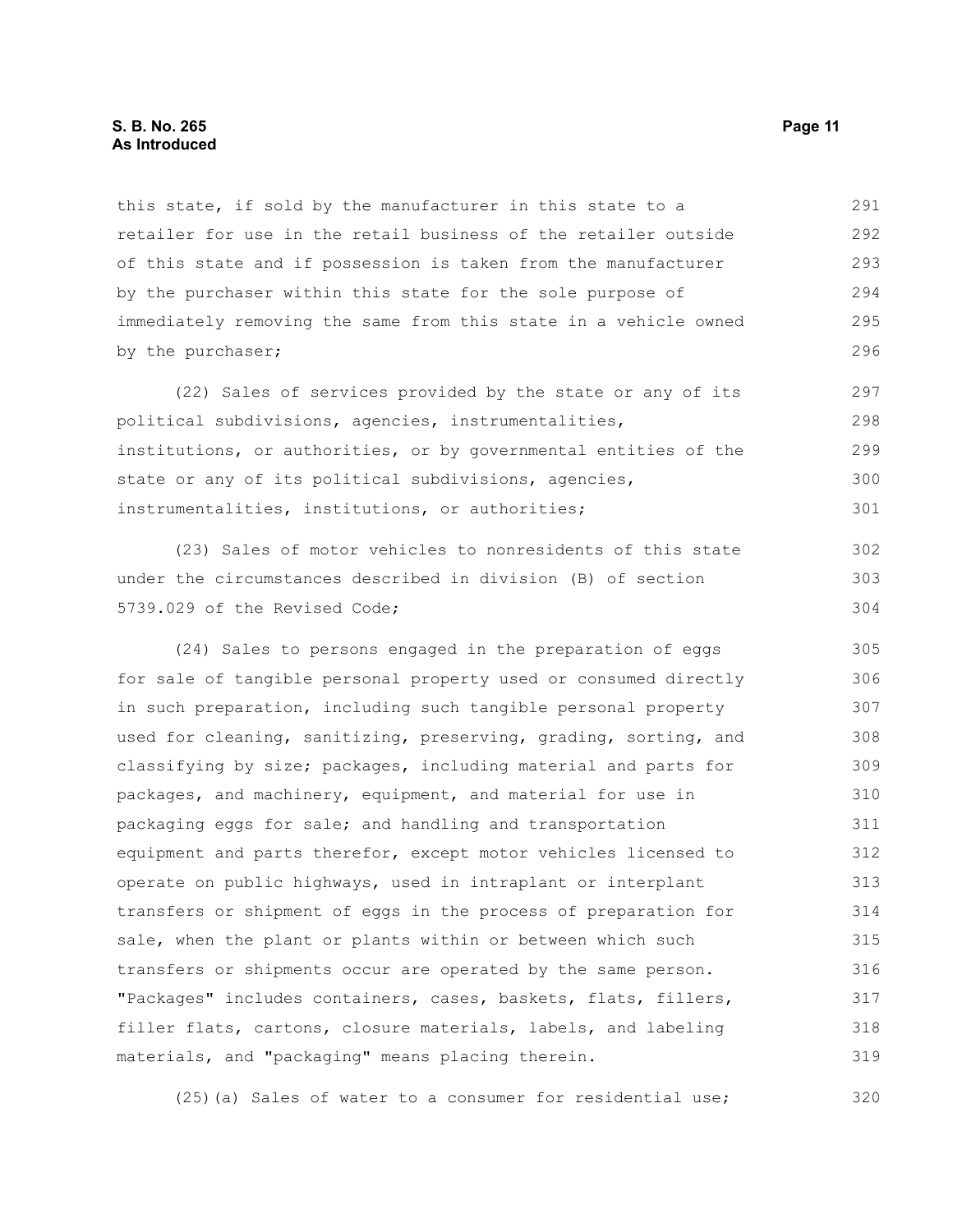(b) Sales of water by a nonprofit corporation engaged exclusively in the treatment, distribution, and sale of water to consumers, if such water is delivered to consumers through pipes or tubing. (26) Fees charged for inspection or reinspection of motor vehicles under section 3704.14 of the Revised Code; (27) Sales to persons licensed to conduct a food service operation pursuant to section 3717.43 of the Revised Code, of tangible personal property primarily used directly for the following: (a) To prepare food for human consumption for sale; (b) To preserve food that has been or will be prepared for human consumption for sale by the food service operator, not including tangible personal property used to display food for selection by the consumer; (c) To clean tangible personal property used to prepare or serve food for human consumption for sale. (28) Sales of animals by nonprofit animal adoption services or county humane societies; (29) Sales of services to a corporation described in division (A) of section 5709.72 of the Revised Code, and sales of tangible personal property that qualifies for exemption from taxation under section 5709.72 of the Revised Code; (30) Sales and installation of agricultural land tile, as defined in division (B)(5)(a) of section 5739.01 of the Revised Code; 321 322 323 324 325 326 327 328 329 330 331 332 333 334 335 336 337 338 339 340 341 342 343 344 345 346

(31) Sales and erection or installation of portable grain bins, as defined in division (B)(5)(b) of section 5739.01 of the 347 348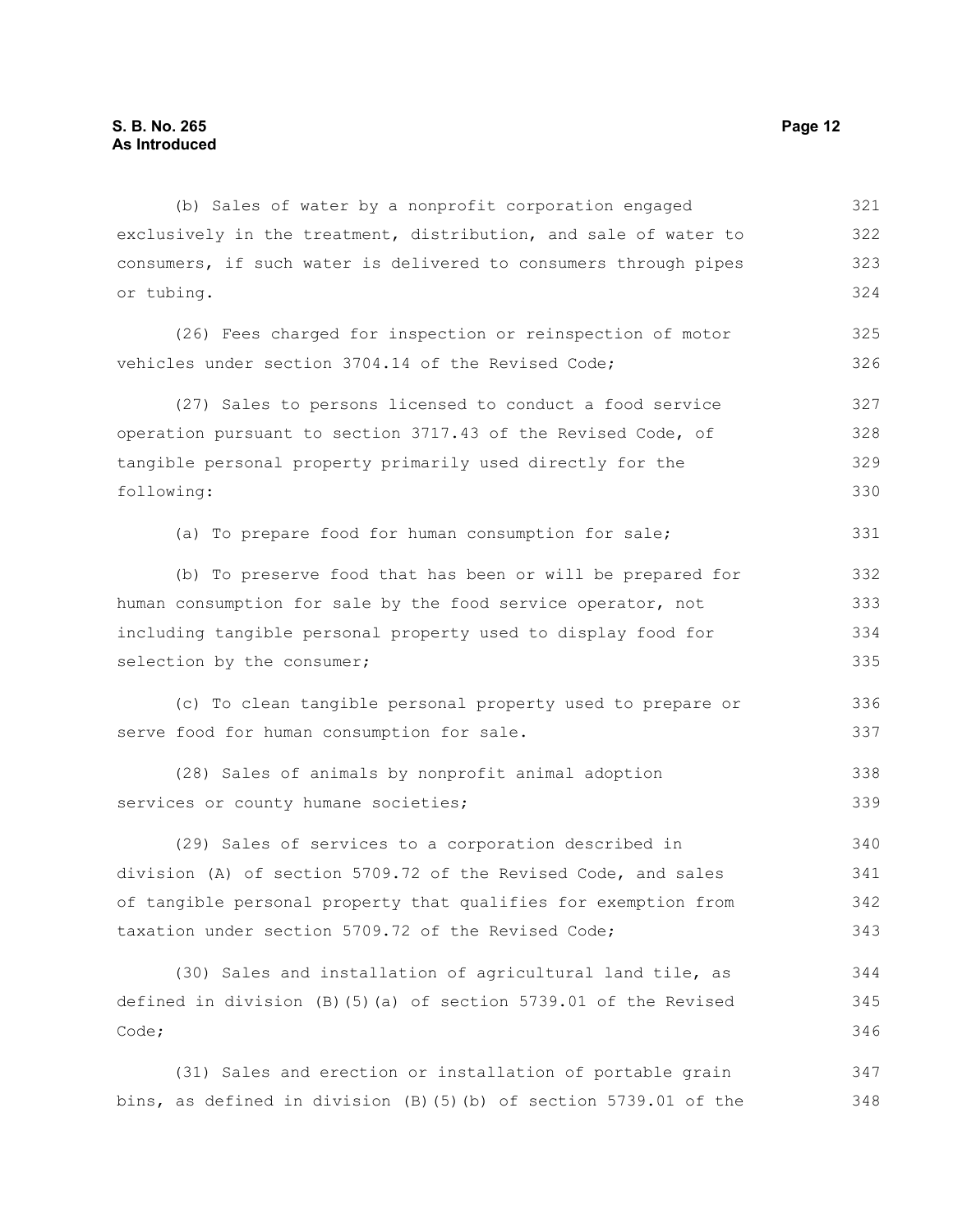(32) The sale, lease, repair, and maintenance of, parts for, or items attached to or incorporated in, motor vehicles that are primarily used for transporting tangible personal property belonging to others by a person engaged in highway transportation for hire, except for packages and packaging used for the transportation of tangible personal property; 350 351 352 353 354 355

(33) Sales to the state headquarters of any veterans' organization in this state that is either incorporated and issued a charter by the congress of the United States or is recognized by the United States veterans administration, for use by the headquarters; 356 357 358 359 360

(34) Sales to a telecommunications service vendor, mobile telecommunications service vendor, or satellite broadcasting service vendor of tangible personal property and services used directly and primarily in transmitting, receiving, switching, or recording any interactive, one- or two-way electromagnetic communications, including voice, image, data, and information, through the use of any medium, including, but not limited to, poles, wires, cables, switching equipment, computers, and record storage devices and media, and component parts for the tangible personal property. The exemption provided in this division shall be in lieu of all other exemptions under division (B)(42)(a) or (n) of this section to which the vendor may otherwise be entitled, based upon the use of the thing purchased in providing the telecommunications, mobile telecommunications, or satellite broadcasting service. 361 362 363 364 365 366 367 368 369 370 371 372 373 374 375

(35)(a) Sales where the purpose of the consumer is to use or consume the things transferred in making retail sales and consisting of newspaper inserts, catalogues, coupons, flyers, 376 377 378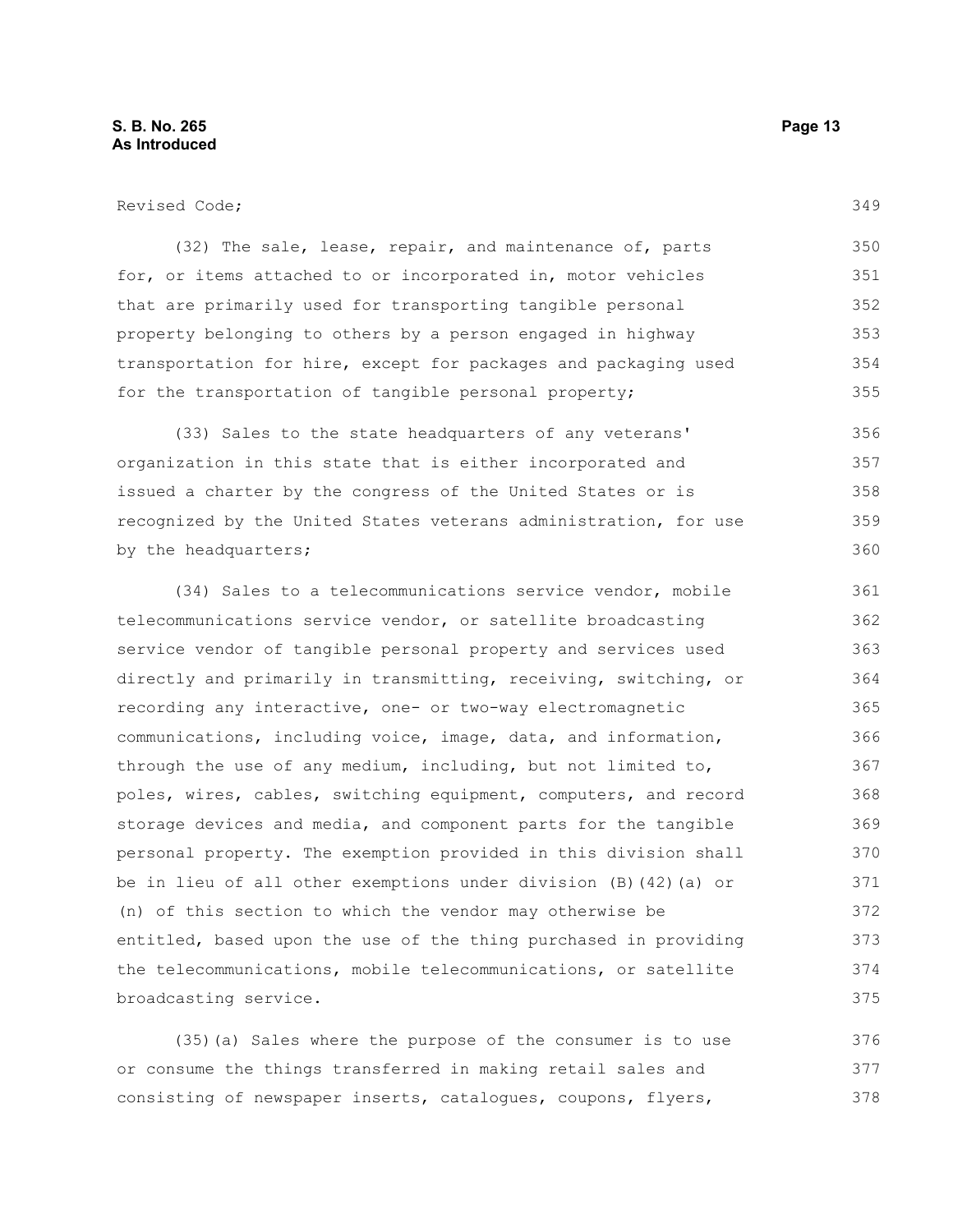gift certificates, or other advertising material that prices and describes tangible personal property offered for retail sale. (b) Sales to direct marketing vendors of preliminary materials such as photographs, artwork, and typesetting that will be used in printing advertising material; and of printed matter that offers free merchandise or chances to win sweepstake prizes and that is mailed to potential customers with advertising material described in division (B)(35)(a) of this section; (c) Sales of equipment such as telephones, computers, facsimile machines, and similar tangible personal property primarily used to accept orders for direct marketing retail sales. (d) Sales of automatic food vending machines that preserve food with a shelf life of forty-five days or less by refrigeration and dispense it to the consumer. For purposes of division (B)(35) of this section, "direct marketing" means the method of selling where consumers order tangible personal property by United States mail, delivery service, or telecommunication and the vendor delivers or ships the tangible personal property sold to the consumer from a warehouse, catalogue distribution center, or similar fulfillment facility by means of the United States mail, delivery service, or common carrier. (36) Sales to a person engaged in the business of 379 380 381 382 383 384 385 386 387 388 389 390 391 392 393 394 395 396 397 398 399 400 401 402 403

horticulture or producing livestock of materials to be incorporated into a horticulture structure or livestock structure; 404 405 406

(37) Sales of personal computers, computer monitors,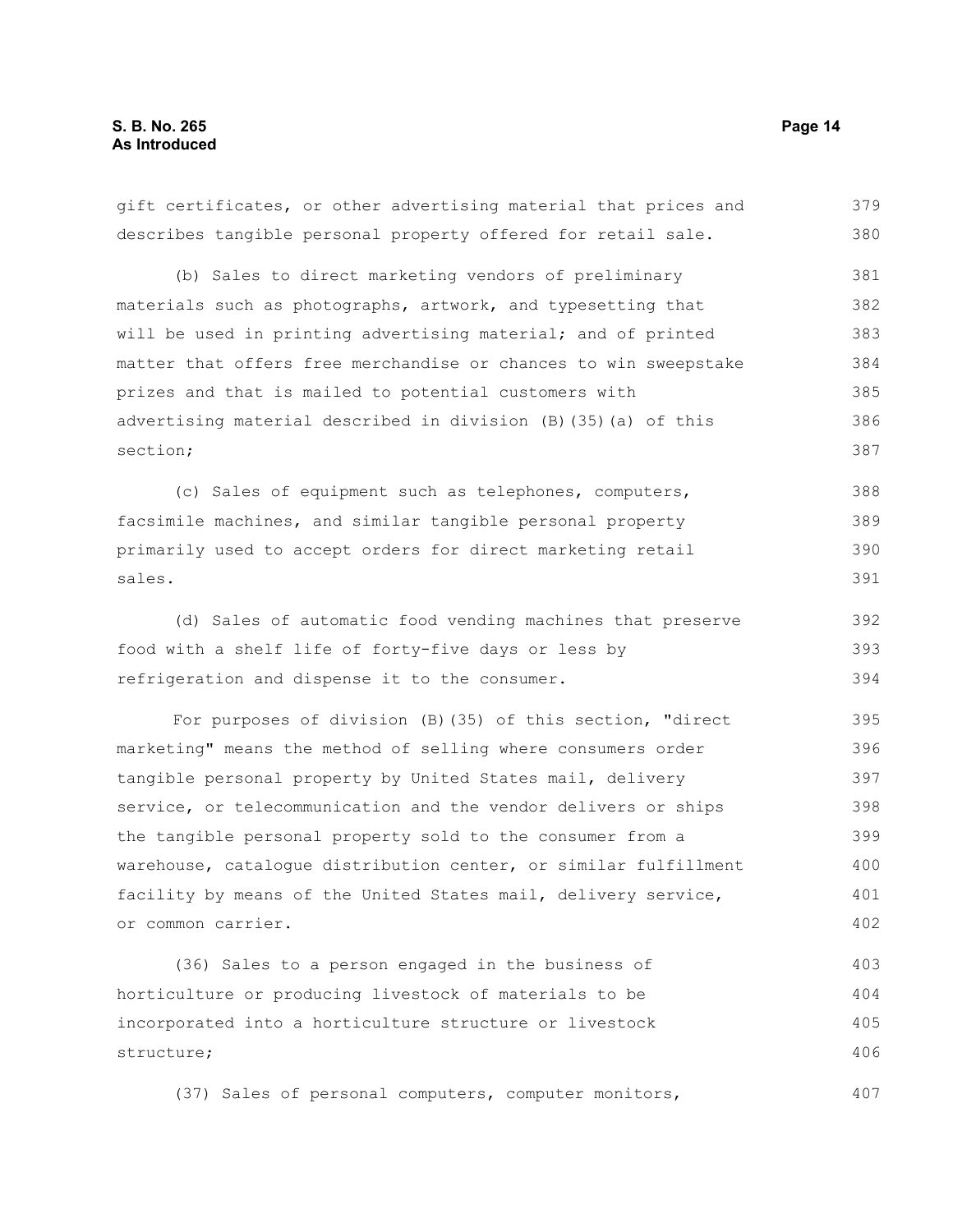#### **S. B. No. 265 Page 15 As Introduced**

computer keyboards, modems, and other peripheral computer equipment to an individual who is licensed or certified to teach in an elementary or a secondary school in this state for use by that individual in preparation for teaching elementary or secondary school students; 408 409 410 411 412

(38) Sales of tangible personal property that is not required to be registered or licensed under the laws of this state to a citizen of a foreign nation that is not a citizen of the United States, provided the property is delivered to a person in this state that is not a related member of the purchaser, is physically present in this state for the sole purpose of temporary storage and package consolidation, and is subsequently delivered to the purchaser at a delivery address in a foreign nation. As used in division (B)(38) of this section, "related member" has the same meaning as in section 5733.042 of the Revised Code, and "temporary storage" means the storage of tangible personal property for a period of not more than sixty days. 413 414 415 416 417 418 419 420 421 422 423 424 425

(39) Sales of used manufactured homes and used mobile homes, as defined in section 5739.0210 of the Revised Code, made on or after January 1, 2000;

(40) Sales of tangible personal property and services to a provider of electricity used or consumed directly and primarily in generating, transmitting, or distributing electricity for use by others, including property that is or is to be incorporated into and will become a part of the consumer's production, transmission, or distribution system and that retains its classification as tangible personal property after incorporation; fuel or power used in the production, transmission, or distribution of electricity; energy conversion 429 430 431 432 433 434 435 436 437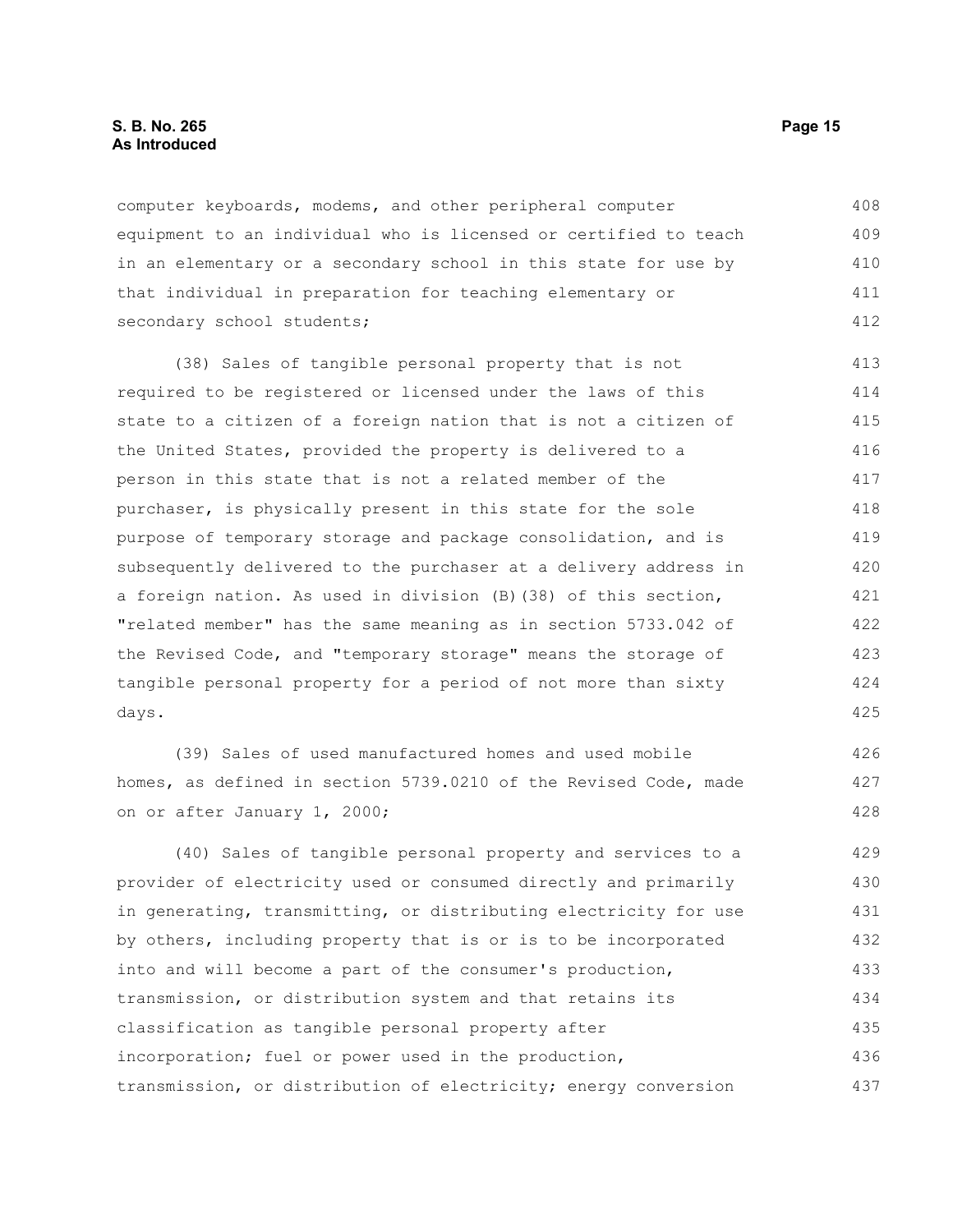equipment as defined in section 5727.01 of the Revised Code; and tangible personal property and services used in the repair and maintenance of the production, transmission, or distribution system, including only those motor vehicles as are specially designed and equipped for such use. The exemption provided in this division shall be in lieu of all other exemptions in division  $(B)$  (42)(a) or (n) of this section to which a provider of electricity may otherwise be entitled based on the use of the tangible personal property or service purchased in generating, transmitting, or distributing electricity. 438 439 440 441 442 443 444 445 446 447

(41) Sales to a person providing services under division (B)(3)(p) of section 5739.01 of the Revised Code of tangible personal property and services used directly and primarily in providing taxable services under that section. 448 449 450 451

(42) Sales where the purpose of the purchaser is to do any of the following:

(a) To incorporate the thing transferred as a material or a part into tangible personal property to be produced for sale by manufacturing, assembling, processing, or refining; or to use or consume the thing transferred directly in producing tangible personal property for sale by mining, including, without limitation, the extraction from the earth of all substances that are classed geologically as minerals, or directly in the rendition of a public utility service, except that the sales tax levied by this section shall be collected upon all meals, drinks, and food for human consumption sold when transporting persons. This paragraph does not exempt from "retail sale" or "sales at retail" the sale of tangible personal property that is to be incorporated into a structure or improvement to real property. 454 455 456 457 458 459 460 461 462 463 464 465 466 467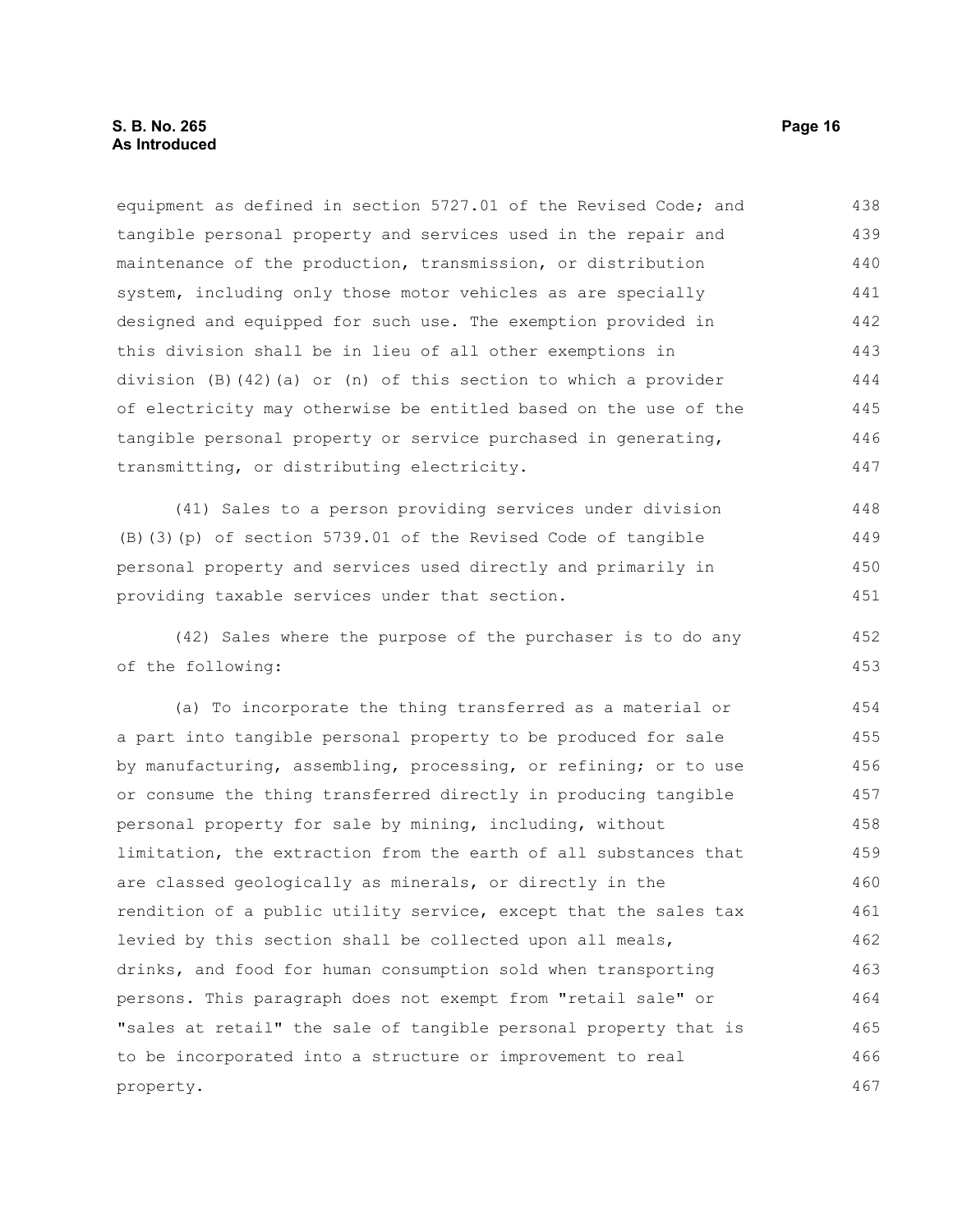| (b) To hold the thing transferred as security for the            | 468 |
|------------------------------------------------------------------|-----|
| performance of an obligation of the vendor;                      | 469 |
| (c) To resell, hold, use, or consume the thing transferred       | 470 |
| as evidence of a contract of insurance;                          | 471 |
| (d) To use or consume the thing directly in commercial           | 472 |
| fishing;                                                         | 473 |
| (e) To incorporate the thing transferred as a material or        | 474 |
| a part into, or to use or consume the thing transferred directly | 475 |
| in the production of, magazines distributed as controlled        | 476 |
| circulation publications;                                        | 477 |
| (f) To use or consume the thing transferred in the               | 478 |
| production and preparation in suitable condition for market and  | 479 |
| sale of printed, imprinted, overprinted, lithographic,           | 480 |
| multilithic, blueprinted, photostatic, or other productions or   | 481 |
| reproductions of written or graphic matter;                      | 482 |
| (g) To use the thing transferred, as described in section        | 483 |
| 5739.011 of the Revised Code, primarily in a manufacturing       | 484 |
| operation to produce tangible personal property for sale;        | 485 |
| (h) To use the benefit of a warranty, maintenance or             | 486 |
| service contract, or similar agreement, as described in division | 487 |
| (B) (7) of section 5739.01 of the Revised Code, to repair or     | 488 |
| maintain tangible personal property, if all of the property that | 489 |
| is the subject of the warranty, contract, or agreement would not | 490 |
| be subject to the tax imposed by this section;                   | 491 |
| (i) To use the thing transferred as qualified research and       | 492 |
| development equipment;                                           | 493 |
|                                                                  |     |

(j) To use or consume the thing transferred primarily in storing, transporting, mailing, or otherwise handling purchased 494 495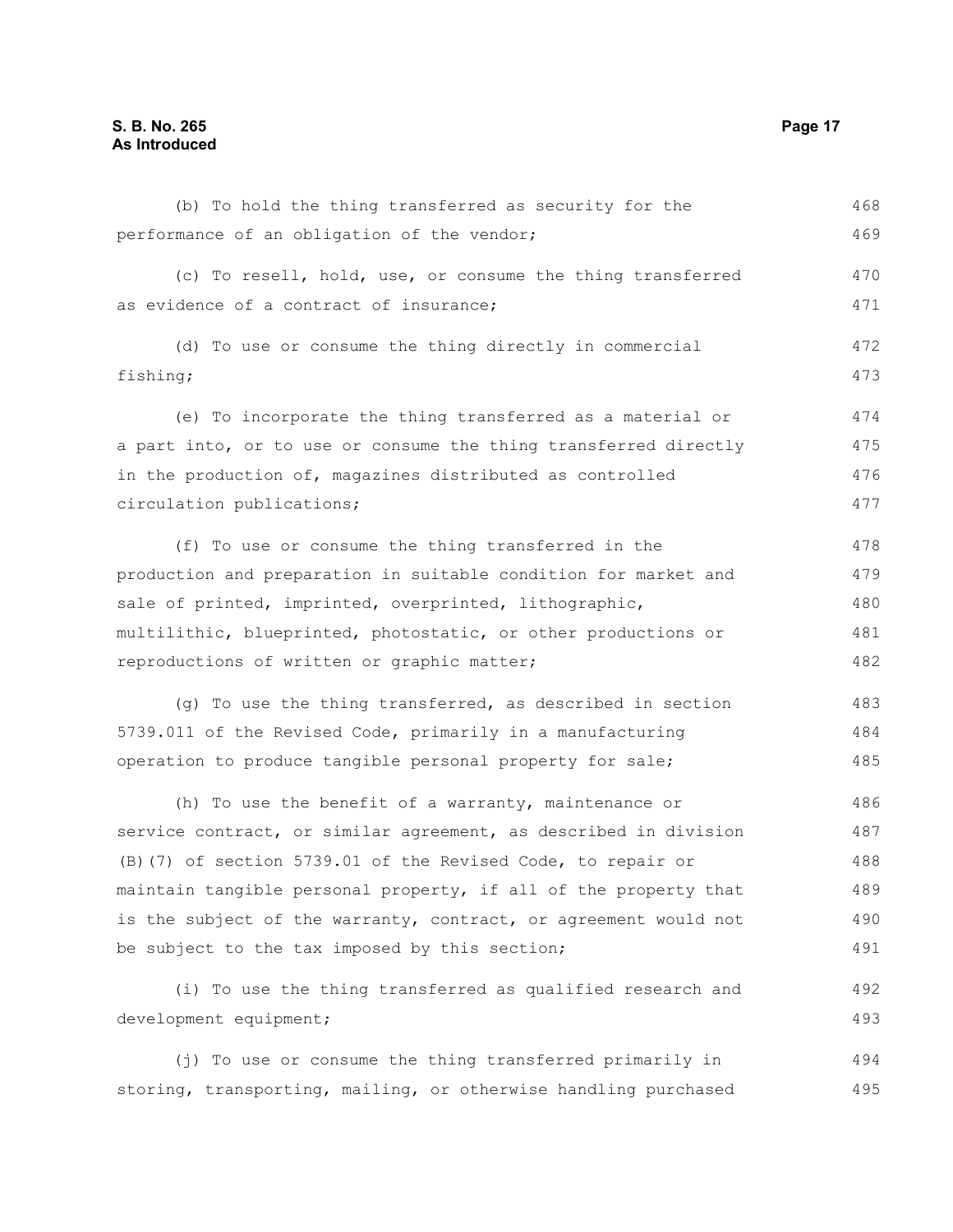#### **S. B. No. 265 Page 18 As Introduced**

sales inventory in a warehouse, distribution center, or similar facility when the inventory is primarily distributed outside this state to retail stores of the person who owns or controls the warehouse, distribution center, or similar facility, to retail stores of an affiliated group of which that person is a member, or by means of direct marketing. This division does not apply to motor vehicles registered for operation on the public highways. As used in this division, "affiliated group" has the same meaning as in division (B)(3)(e) of section 5739.01 of the Revised Code and "direct marketing" has the same meaning as in division (B)(35) of this section. 496 497 498 499 500 501 502 503 504 505 506

(k) To use or consume the thing transferred to fulfill a contractual obligation incurred by a warrantor pursuant to a warranty provided as a part of the price of the tangible personal property sold or by a vendor of a warranty, maintenance or service contract, or similar agreement the provision of which is defined as a sale under division (B)(7) of section 5739.01 of the Revised Code;

(l) To use or consume the thing transferred in the production of a newspaper for distribution to the public; 514 515

(m) To use tangible personal property to perform a service listed in division (B)(3) of section 5739.01 of the Revised Code, if the property is or is to be permanently transferred to the consumer of the service as an integral part of the performance of the service; 516 517 518 519 520

(n) To use or consume the thing transferred primarily in producing tangible personal property for sale by farming, agriculture, horticulture, or floriculture. Persons engaged in rendering farming, agriculture, horticulture, or floriculture services for others are deemed engaged primarily in farming, 521 522 523 524 525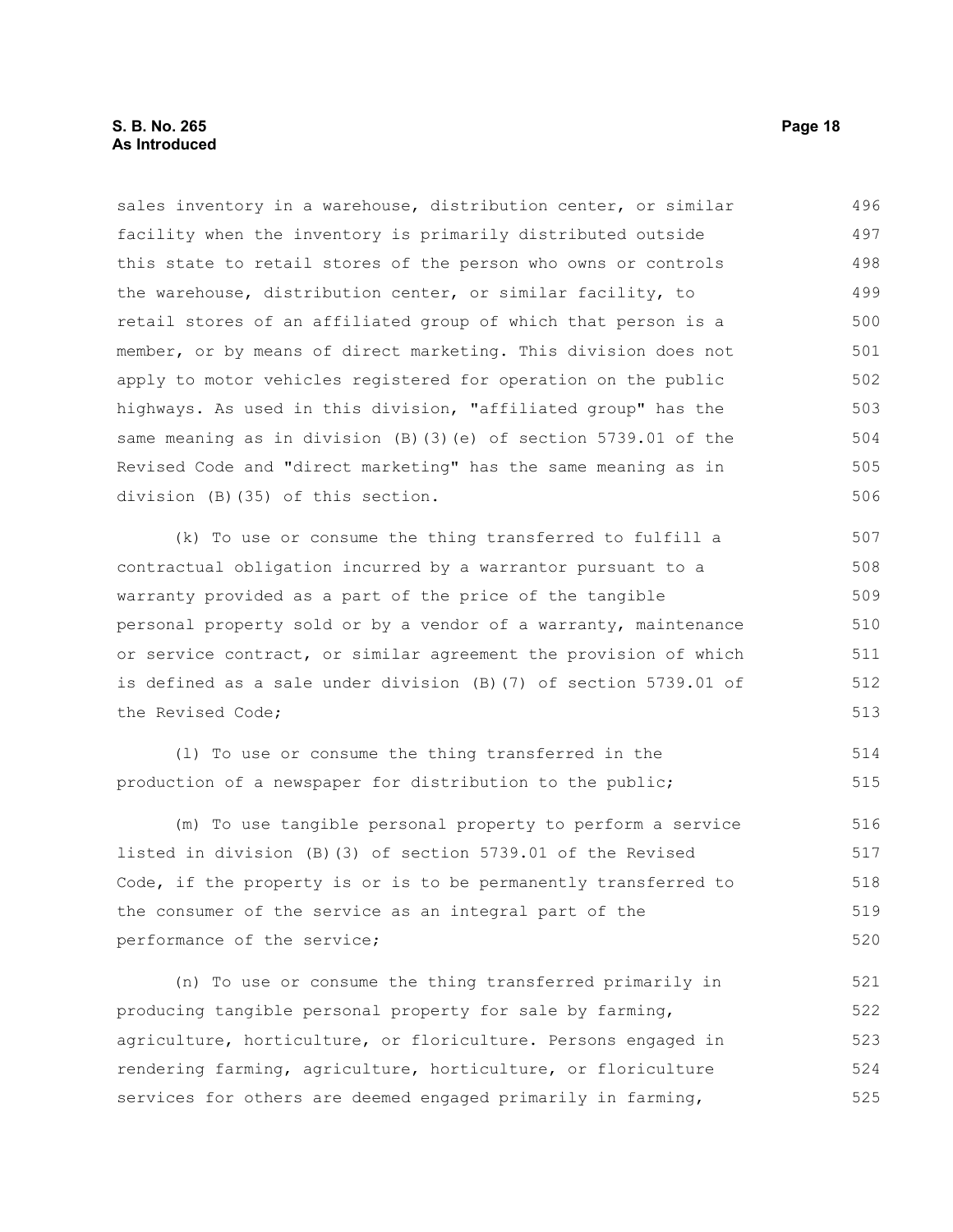agriculture, horticulture, or floriculture. This paragraph does not exempt from "retail sale" or "sales at retail" the sale of tangible personal property that is to be incorporated into a structure or improvement to real property. 526 527 528 529

(o) To use or consume the thing transferred in acquiring, formatting, editing, storing, and disseminating data or information by electronic publishing; 530 531 532

(p) To provide the thing transferred to the owner or lessee of a motor vehicle that is being repaired or serviced, if the thing transferred is a rented motor vehicle and the purchaser is reimbursed for the cost of the rented motor vehicle by a manufacturer, warrantor, or provider of a maintenance, service, or other similar contract or agreement, with respect to the motor vehicle that is being repaired or serviced; 533 534 535 536 537 538 539

(q) To use or consume the thing transferred directly in production of crude oil and natural gas for sale. Persons engaged in rendering production services for others are deemed engaged in production. 540 541 542 543

As used in division (B)(42)(q) of this section, "production" means operations and tangible personal property directly used to expose and evaluate an underground reservoir that may contain hydrocarbon resources, prepare the wellbore for production, and lift and control all substances yielded by the reservoir to the surface of the earth. 544 545 546 547 548 549

(i) For the purposes of division (B)(42)(q) of this section, the "thing transferred" includes, but is not limited to, any of the following: 550 551 552

(I) Services provided in the construction of permanent access roads, services provided in the construction of the well 553 554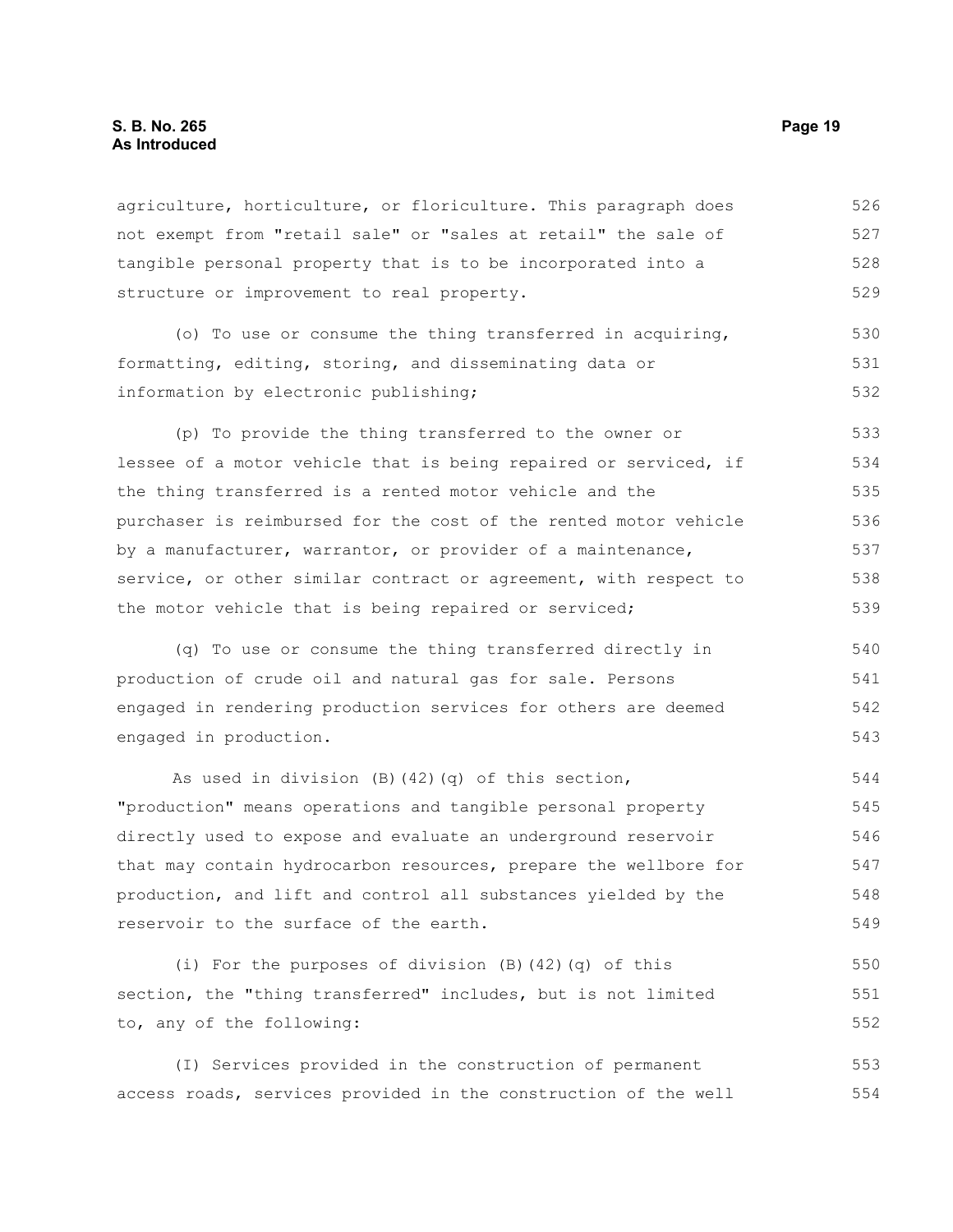site, and services provided in the construction of temporary impoundments; (II) Equipment and rigging used for the specific purpose of creating with integrity a wellbore pathway to underground reservoirs; (III) Drilling and workover services used to work within a subsurface wellbore, and tangible personal property directly used in providing such services; (IV) Casing, tubulars, and float and centralizing equipment; (V) Trailers to which production equipment is attached; (VI) Well completion services, including cementing of casing, and tangible personal property directly used in providing such services; (VII) Wireline evaluation, mud logging, and perforation services, and tangible personal property directly used in providing such services; (VIII) Reservoir stimulation, hydraulic fracturing, and acidizing services, and tangible personal property directly used in providing such services, including all material pumped downhole; (IX) Pressure pumping equipment; (X) Artificial lift systems equipment; (XI) Wellhead equipment and well site equipment used to separate, stabilize, and control hydrocarbon phases and produced water; (XII) Tangible personal property directly used to control 555 556 557 558 559 560 561 562 563 564 565 566 567 568 569 570 571 572 573 574 575 576 577 578 579 580 581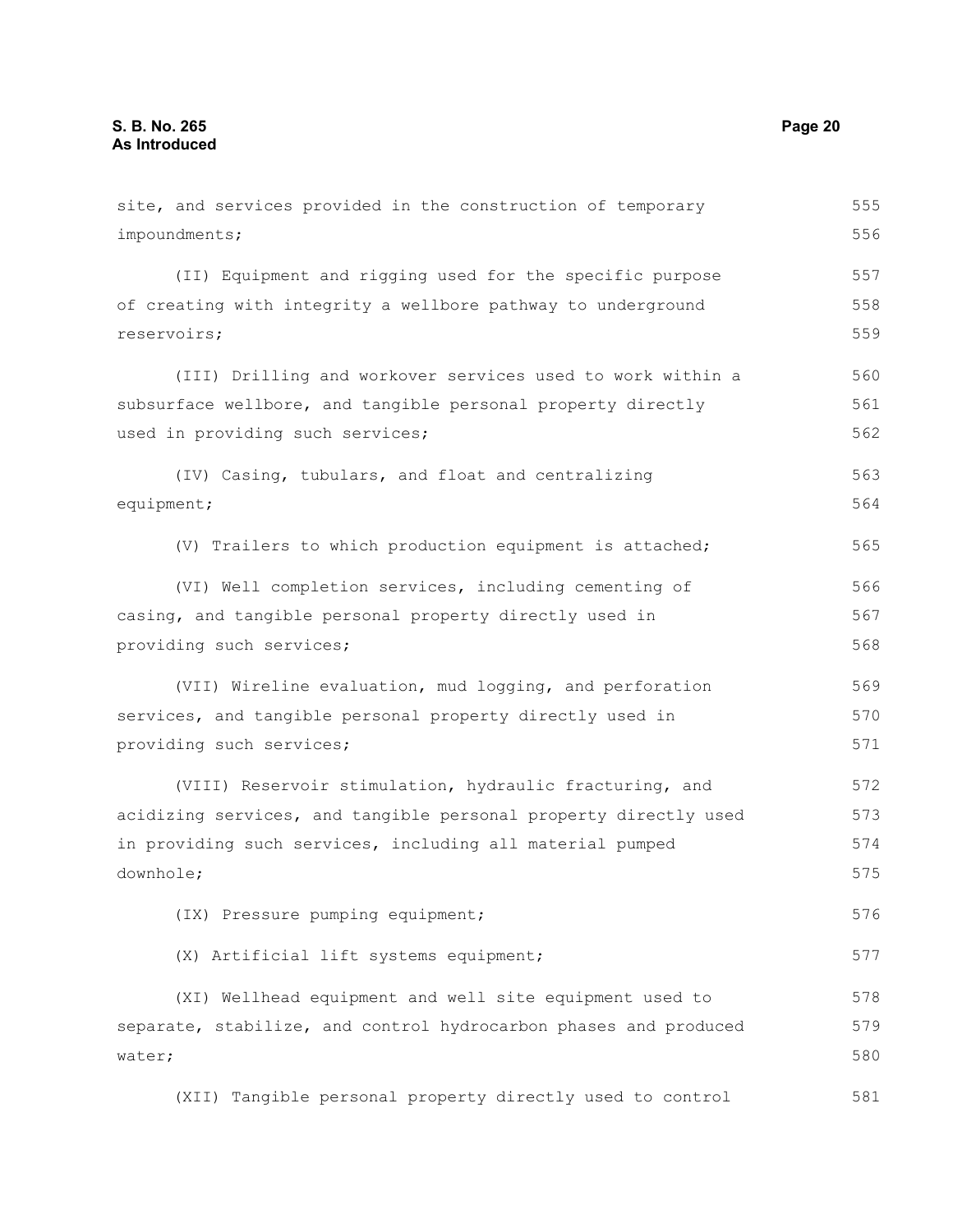production equipment. (ii) For the purposes of division (B)(42)(q) of this section, the "thing transferred" does not include any of the following: (I) Tangible personal property used primarily in the exploration and production of any mineral resource regulated under Chapter 1509. of the Revised Code other than oil or gas; (II) Tangible personal property used primarily in storing, holding, or delivering solutions or chemicals used in well stimulation as defined in section 1509.01 of the Revised Code; (III) Tangible personal property used primarily in preparing, installing, or reclaiming foundations for drilling or pumping equipment or well stimulation material tanks; (IV) Tangible personal property used primarily in transporting, delivering, or removing equipment to or from the well site or storing such equipment before its use at the well site; (V) Tangible personal property used primarily in gathering operations occurring off the well site, including gathering pipelines transporting hydrocarbon gas or liquids away from a crude oil or natural gas production facility; (VI) Tangible personal property that is to be incorporated into a structure or improvement to real property; (VII) Well site fencing, lighting, or security systems; 583 584 585 586 587 588 589 590 591 592 593 594 595 596 597 598 599 600 601 602 603 604 605

(VIII) Communication devices or services; (IX) Office supplies; (X) Trailers used as offices or lodging; 606 607 608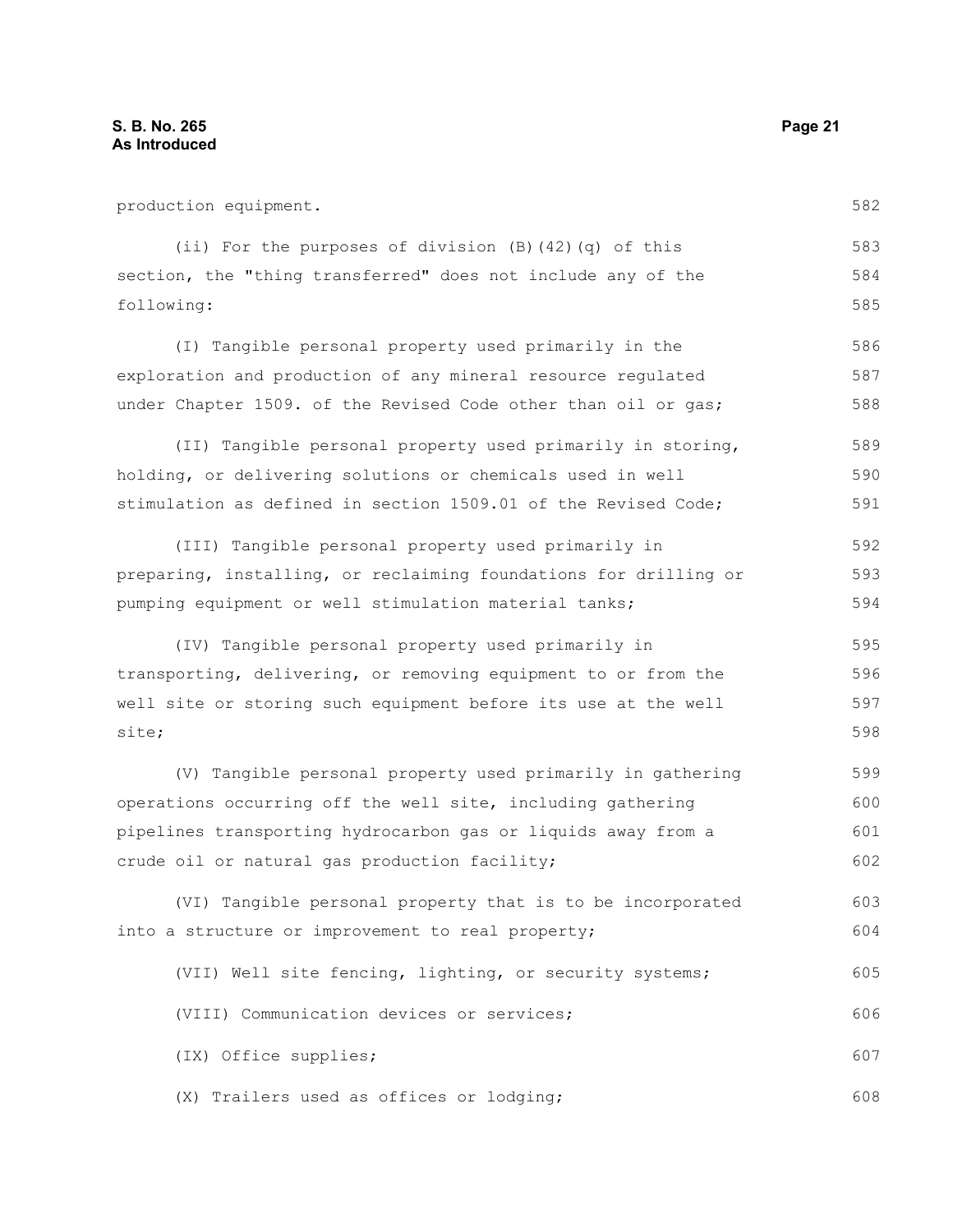(XI) Motor vehicles of any kind; (XII) Tangible personal property used primarily for the storage of drilling byproducts and fuel not used for production; (XIII) Tangible personal property used primarily as a safety device; (XIV) Data collection or monitoring devices; (XV) Access ladders, stairs, or platforms attached to storage tanks. The enumeration of tangible personal property in division (B)(42)(q)(ii) of this section is not intended to be exhaustive, and any tangible personal property not so enumerated shall not necessarily be construed to be a "thing transferred" for the purposes of division (B)(42)(q) of this section. The commissioner shall adopt and promulgate rules under sections 119.01 to 119.13 of the Revised Code that the commissioner deems necessary to administer division (B)(42)(q) of this section. As used in division (B)(42) of this section, "thing" includes all transactions included in divisions  $(B)$   $(3)$   $(a)$ ,  $(b)$ , and (e) of section 5739.01 of the Revised Code. (43) Sales conducted through a coin operated device that activates vacuum equipment or equipment that dispenses water, whether or not in combination with soap or other cleaning agents or wax, to the consumer for the consumer's use on the premises in washing, cleaning, or waxing a motor vehicle, provided no other personal property or personal service is provided as part of the transaction. 609 610 611 612 613 614 615 616 617 618 619 620 621 622 623 624 625 626 627 628 629 630 631 632 633 634 635

(44) Sales of replacement and modification parts for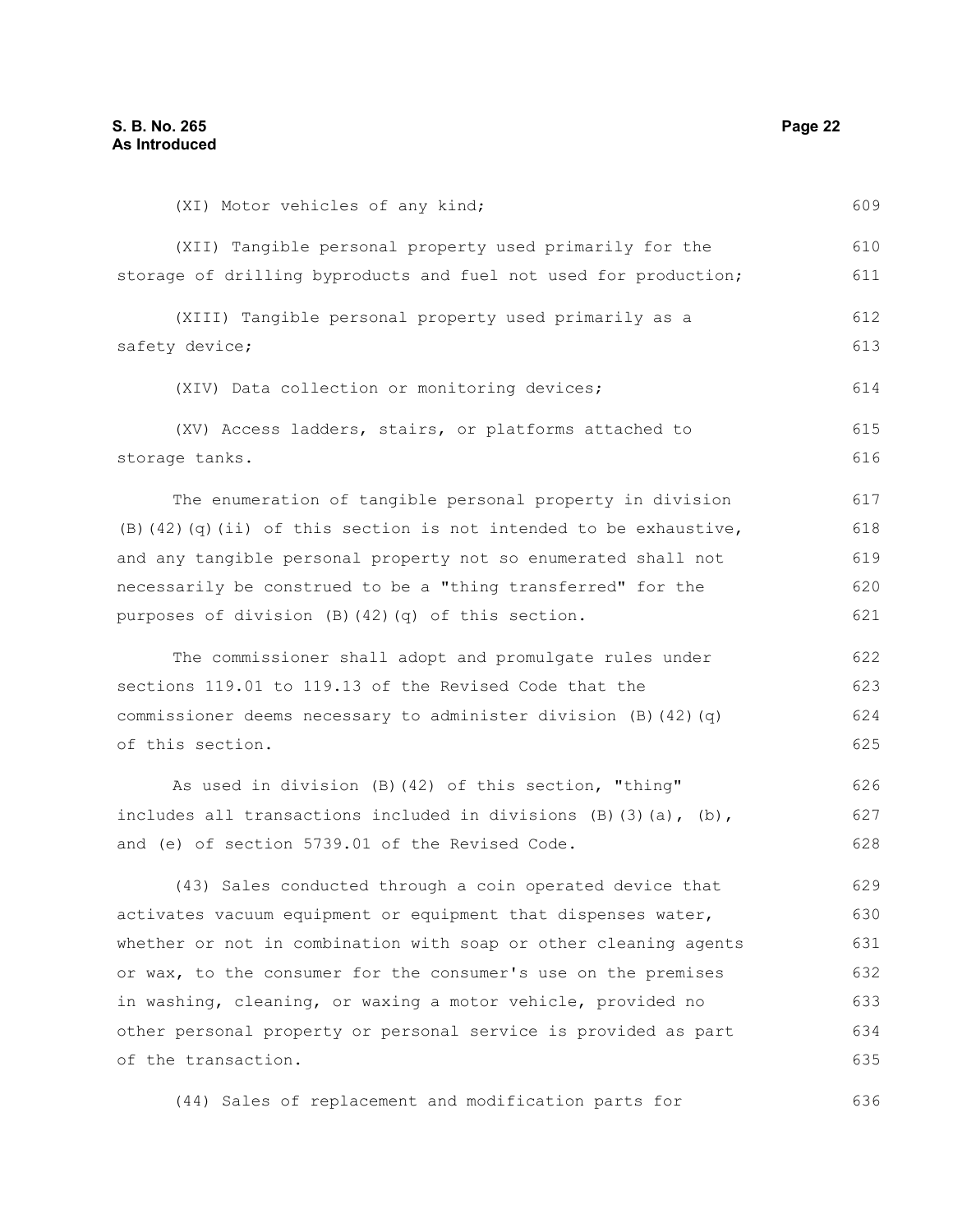#### **S. B. No. 265 Page 23 As Introduced**

engines, airframes, instruments, and interiors in, and paint for, aircraft used primarily in a fractional aircraft ownership program, and sales of services for the repair, modification, and maintenance of such aircraft, and machinery, equipment, and supplies primarily used to provide those services. 637 638 639 640 641

(45) Sales of telecommunications service that is used directly and primarily to perform the functions of a call center. As used in this division, "call center" means any physical location where telephone calls are placed or received in high volume for the purpose of making sales, marketing, customer service, technical support, or other specialized business activity, and that employs at least fifty individuals that engage in call center activities on a full-time basis, or sufficient individuals to fill fifty full-time equivalent positions. 642 643 644 645 646 647 648 649 650 651

(46) Sales by a telecommunications service vendor of 900 service to a subscriber. This division does not apply to information services. 652 653 654

(47) Sales of value-added non-voice data service. This division does not apply to any similar service that is not otherwise a telecommunications service. 655 656 657

(48) Sales of feminine hygiene products.

(49) Sales of materials, parts, equipment, or engines used in the repair or maintenance of aircraft or avionics systems of such aircraft, and sales of repair, remodeling, replacement, or maintenance services in this state performed on aircraft or on an aircraft's avionics, engine, or component materials or parts. As used in division (B)(49) of this section, "aircraft" means aircraft of more than six thousand pounds maximum certified 659 660 661 662 663 664 665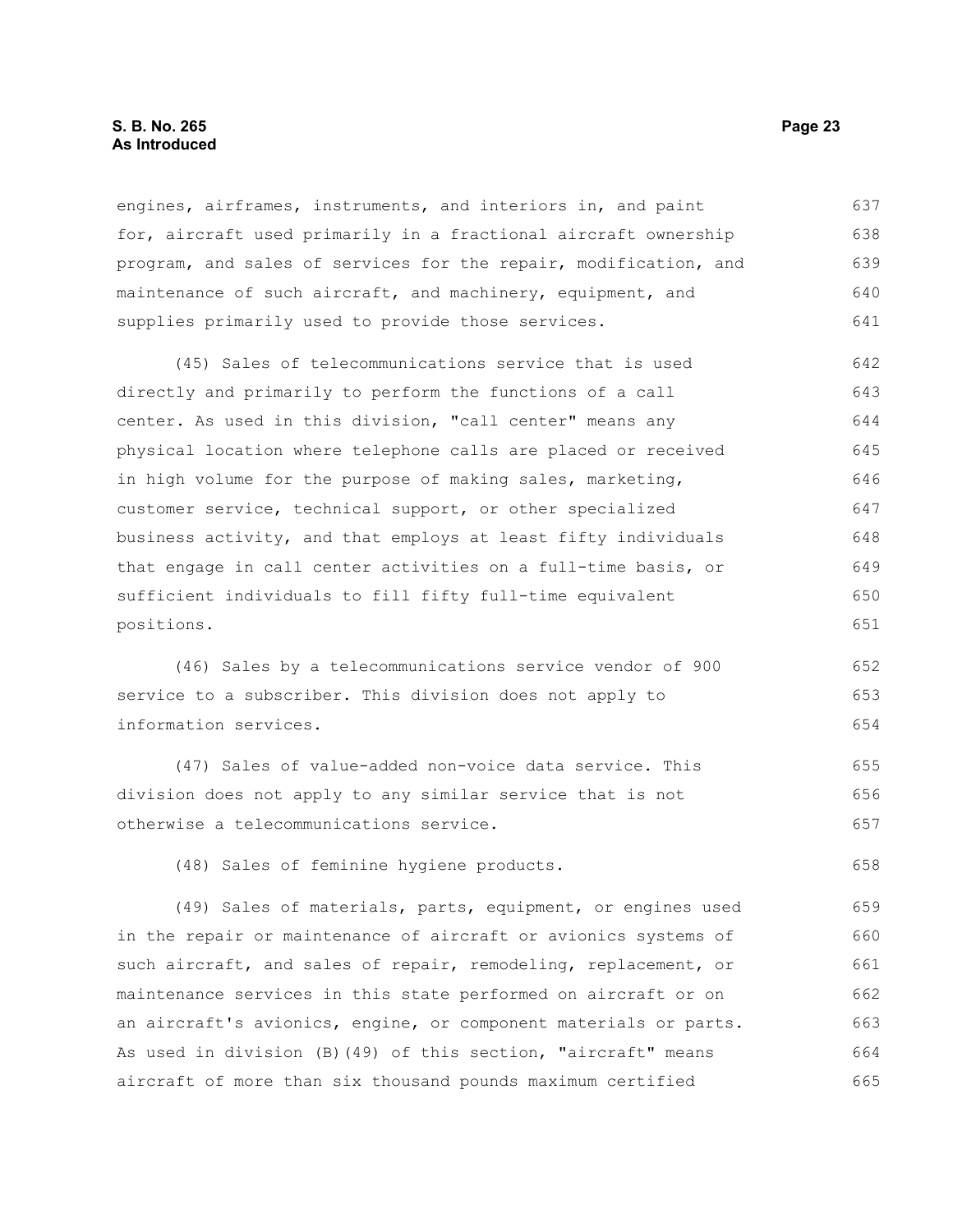takeoff weight or used exclusively in general aviation. 666

(50) Sales of full flight simulators that are used for pilot or flight-crew training, sales of repair or replacement parts or components, and sales of repair or maintenance services for such full flight simulators. "Full flight simulator" means a replica of a specific type, or make, model, and series of aircraft cockpit. It includes the assemblage of equipment and computer programs necessary to represent aircraft operations in ground and flight conditions, a visual system providing an outof-the-cockpit view, and a system that provides cues at least equivalent to those of a three-degree-of-freedom motion system, and has the full range of capabilities of the systems installed in the device as described in appendices A and B of part 60 of chapter 1 of title 14 of the Code of Federal Regulations. 667 668 669 670 671 672 673 674 675 676 677 678 679

(51) Any transfer or lease of tangible personal property between the state and JobsOhio in accordance with section 4313.02 of the Revised Code.

(52)(a) Sales to a qualifying corporation. 683

(b) As used in division (B)(52) of this section:

(i) "Qualifying corporation" means a nonprofit corporation organized in this state that leases from an eligible county land, buildings, structures, fixtures, and improvements to the land that are part of or used in a public recreational facility used by a major league professional athletic team or a class A to class AAA minor league affiliate of a major league professional athletic team for a significant portion of the team's home schedule, provided the following apply: 685 686 687 688 689 690 691 692

(I) The facility is leased from the eligible county pursuant to a lease that requires substantially all of the 693 694

680 681 682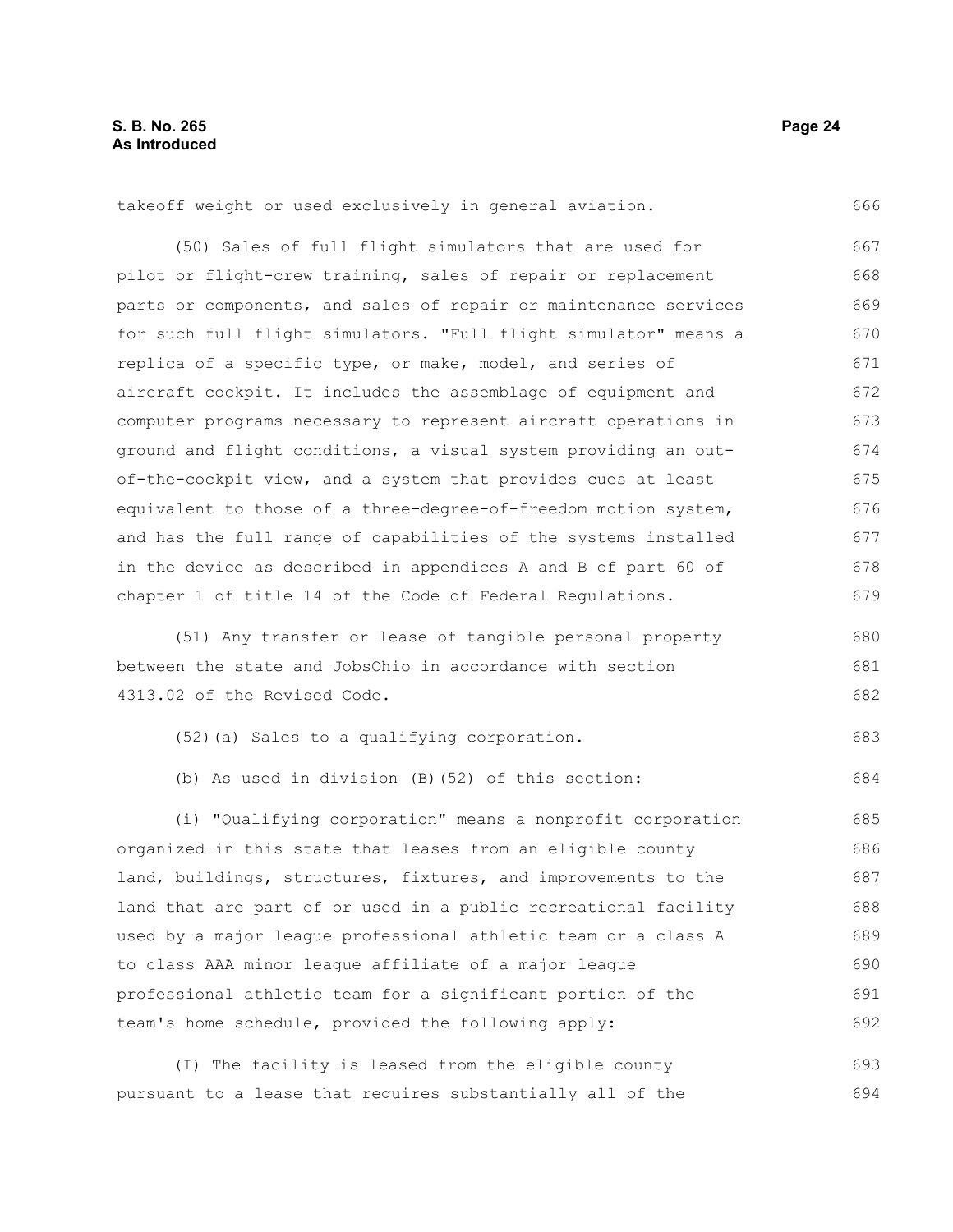#### **S. B. No. 265 Page 25 As Introduced**

revenue from the operation of the business or activity conducted by the nonprofit corporation at the facility in excess of operating costs, capital expenditures, and reserves to be paid to the eligible county at least once per calendar year. 695 696 697 698

(II) Upon dissolution and liquidation of the nonprofit corporation, all of its net assets are distributable to the board of commissioners of the eligible county from which the corporation leases the facility. 699 700 701 702

(ii) "Eligible county" has the same meaning as in section 307.695 of the Revised Code.

(53) Sales to or by a cable service provider, video service provider, or radio or television broadcast station regulated by the federal government of cable service or programming, video service or programming, audio service or programming, or electronically transferred digital audiovisual or audio work. As used in division (B)(53) of this section, "cable service" and "cable service provider" have the same meanings as in section 1332.01 of the Revised Code, and "video service," "video service provider," and "video programming" have the same meanings as in section 1332.21 of the Revised Code. 705 706 707 708 709 710 711 712 713 714

(54) Sales of a digital audio work electronically transferred for delivery through use of a machine, such as a juke box, that does all of the following: 715 716 717

(a) Accepts direct payments to operate;

(b) Automatically plays a selected digital audio work for a single play upon receipt of a payment described in division  $(B)$ (54)(a) of this section; 719 720 721

(c) Operates exclusively for the purpose of playing digital audio works in a commercial establishment. 722 723

703 704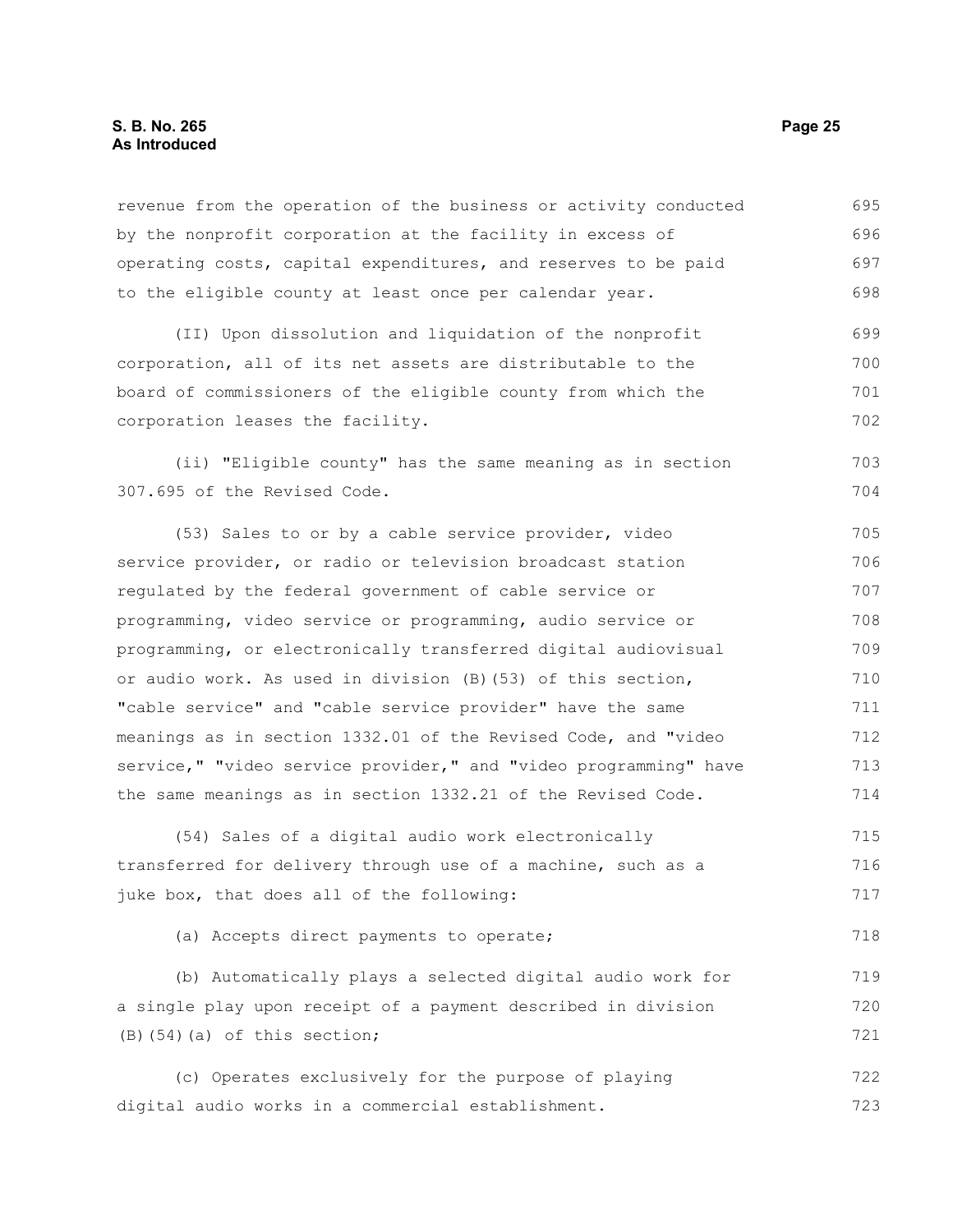Friday of August and the following Saturday and Sunday of each year, beginning in 2018: (i) An item of clothing, the price of which is seventyfive dollars or less; (ii) An item of school supplies, the price of which is twenty dollars or less; (iii) An item of school instructional material, the price of which is twenty dollars or less. (b) As used in division (B)(55) of this section: (i) "Clothing" means all human wearing apparel suitable for general use. "Clothing" includes, but is not limited to, aprons, household and shop; athletic supporters; baby receiving blankets; bathing suits and caps; beach capes and coats; belts and suspenders; boots; coats and jackets; costumes; diapers, children and adult, including disposable diapers; earmuffs; footlets; formal wear; garters and garter belts; girdles; gloves and mittens for general use; hats and caps; hosiery; insoles for shoes; lab coats; neckties; overshoes; pantyhose; rainwear; rubber pants; sandals; scarves; shoes and shoe laces; slippers; sneakers; socks and stockings; steel-toed shoes; underwear; uniforms, athletic and nonathletic; and wedding apparel. "Clothing" does not include items purchased for use in a trade or business; clothing accessories or equipment; protective equipment; sports or recreational equipment; belt buckles sold separately; costume masks sold separately; patches and emblems sold separately; sewing equipment and supplies including, but not limited to, knitting needles, patterns, pins, scissors, 725 726 727 728 729 730 731 732 733 734 735 736 737 738 739 740 741 742 743 744 745 746 747 748 749 750 751

sewing machines, sewing needles, tape measures, and thimbles;

(55)(a) Sales of the following occurring on the first

724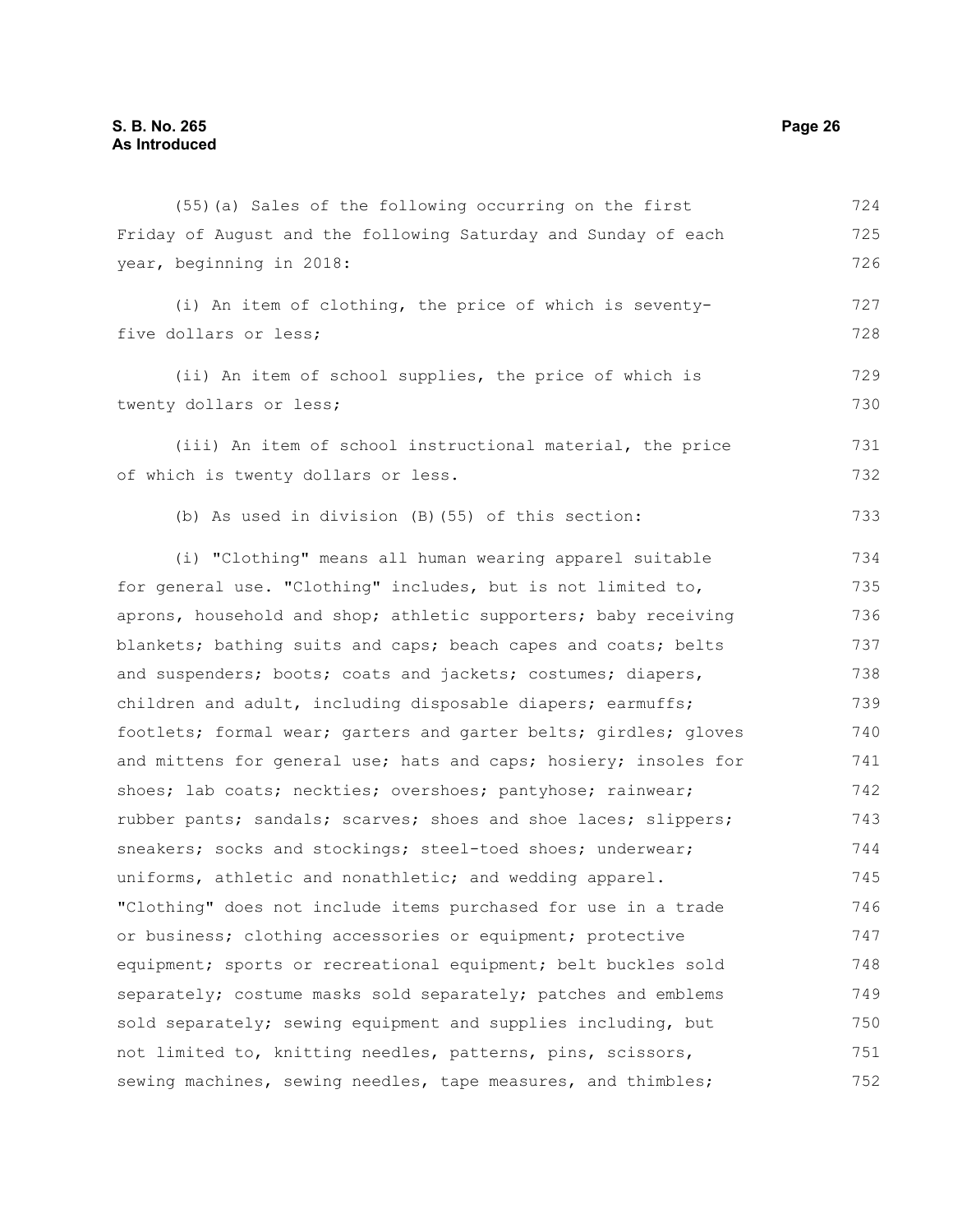and sewing materials that become part of "clothing" including, but not limited to, buttons, fabric, lace, thread, yarn, and zippers.

(ii) "School supplies" means items commonly used by a student in a course of study. "School supplies" includes only the following items: binders; book bags; calculators; cellophane tape; blackboard chalk; compasses; composition books; crayons; erasers; folders, expandable, pocket, plastic, and manila; qlue, paste, and paste sticks; highlighters; index cards; index card boxes; legal pads; lunch boxes; markers; notebooks; paper, loose-leaf ruled notebook paper, copy paper, graph paper, tracing paper, manila paper, colored paper, poster board, and construction paper; pencil boxes and other school supply boxes; pencil sharpeners; pencils; pens; protractors; rulers; scissors; and writing tablets. "School supplies" does not include any item purchased for use in a trade or business. 756 757 758 759 760 761 762 763 764 765 766 767 768

(iii) "School instructional material" means written material commonly used by a student in a course of study as a reference and to learn the subject being taught. "School instructional material" includes only the following items: reference books, reference maps and globes, textbooks, and workbooks. "School instructional material" does not include any material purchased for use in a trade or business. 769 770 771 772 773 774 775

(56)(a) Sales of diapers or incontinence underpads sold pursuant to a prescription, for the benefit of a medicaid recipient with a diagnosis of incontinence, and by a medicaid provider that maintains a valid provider agreement under section 5164.30 of the Revised Code with the department of medicaid, provided that the medicaid program covers diapers or incontinence underpads as an incontinence garment. 776 777 778 779 780 781 782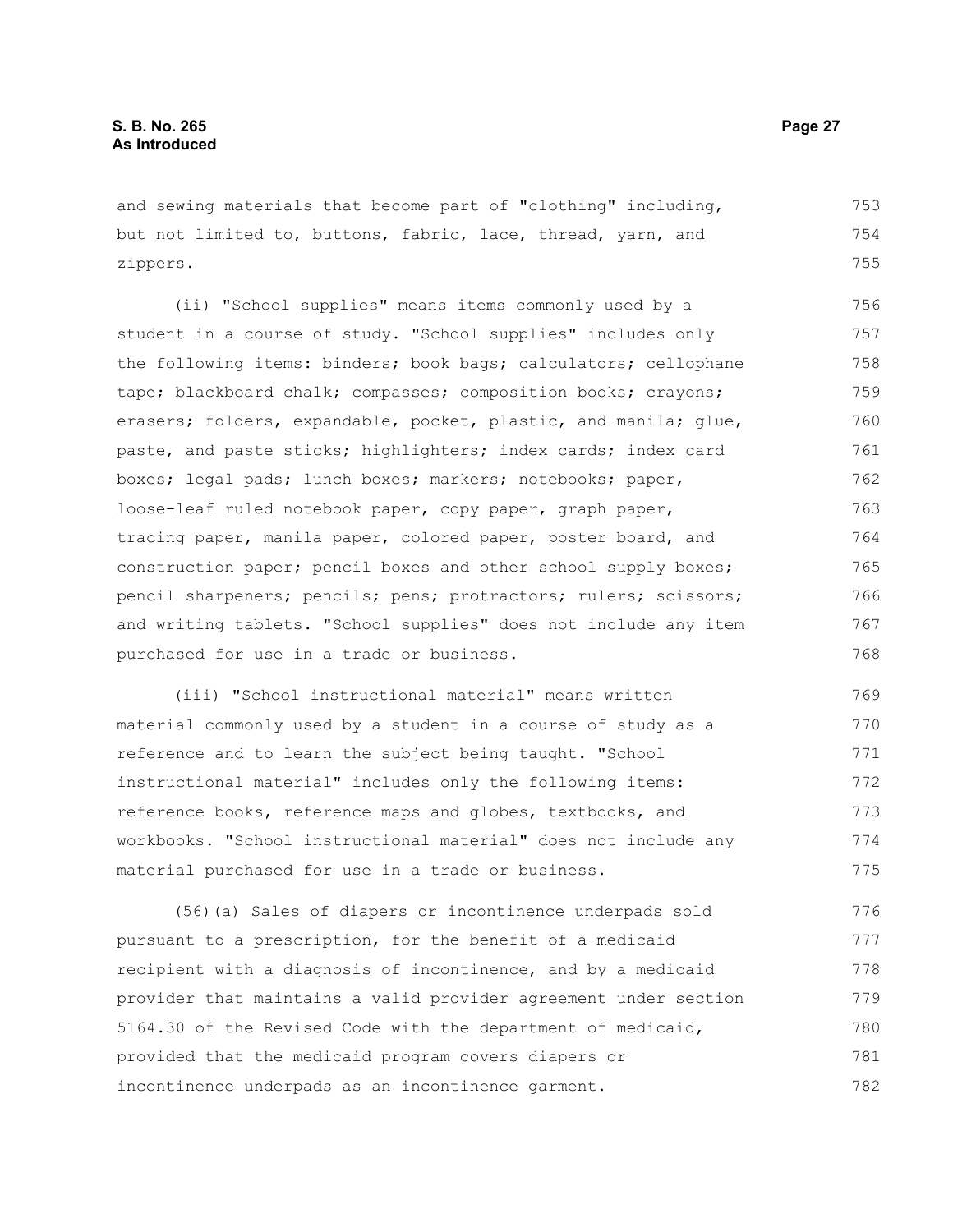(b) As used in division (B)(56)(a) of this section: (i) "Diaper" means an absorbent garment worn by humans who are incapable of, or have difficulty, controlling their bladder or bowel movements. (ii) "Incontinence underpad" means an absorbent product, not worn on the body, designed to protect furniture or other tangible personal property from soiling or damage due to human incontinence. (57) Sales of investment metal bullion and investment coins. "Investment metal bullion" means any bullion described in section 408(m)(3)(B) of the Internal Revenue Code, regardless of whether that bullion is in the physical possession of a trustee. "Investment coin" means any coin composed primarily of gold, silver, platinum, or palladium. (58) Sales of qualifying firearms and ammunition. As used in division (B)(58) of this section: (a) "Qualifying firearm" means a portable firearm, including a rifle, shotgun, pistol, or revolver, that is designed to be carried and operated by a single person, and excludes the following: (i) Any such firearm, except in the case of a shotgun, the barrel of which has an internal diameter larger than fifty caliber; (ii) A shotgun, the barrel of which has an internal diameter larger than ten gauge. (b) "Ammunition" means ammunition designed for use in a qualifying firearm. 783 784 785 786 787 788 789 790 791 792 793 794 795 796 797 798 799 800 801 802 803 804 805 806 807 808 809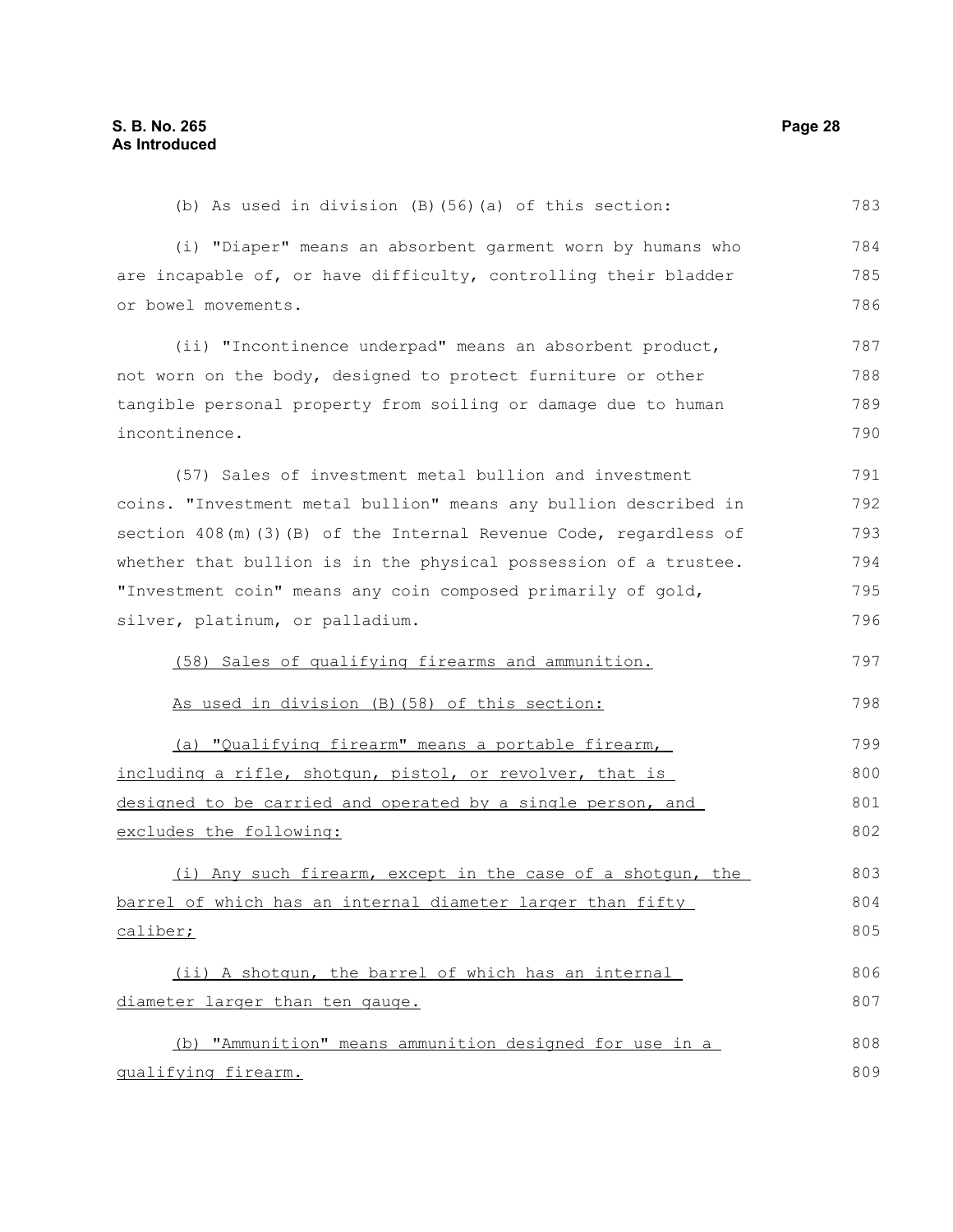#### **S. B. No. 265 Page 29 As Introduced**

(C) For the purpose of the proper administration of this chapter, and to prevent the evasion of the tax, it is presumed that all sales made in this state are subject to the tax until the contrary is established. 810 811 812 813

(D) The tax collected by the vendor from the consumer under this chapter is not part of the price, but is a tax collection for the benefit of the state, and of counties levying an additional sales tax pursuant to section 5739.021 or 5739.026 of the Revised Code and of transit authorities levying an additional sales tax pursuant to section 5739.023 of the Revised Code. Except for the discount authorized under section 5739.12 of the Revised Code and the effects of any rounding pursuant to section 5703.055 of the Revised Code, no person other than the state or such a county or transit authority shall derive any benefit from the collection or payment of the tax levied by this section or section 5739.021, 5739.023, or 5739.026 of the Revised Code. 814 815 816 817 818 819 820 821 822 823 824 825 826

**Section 2.** That existing section 5739.02 of the Revised Code is hereby repealed. 827 828

**Section 3.** The amendment by this act of section 5739.02 of the Revised Code applies beginning on the first day of the first month beginning on or after the effective date of this section. 829 830 831

**Section 4.** Pursuant to division (G) of section 5703.95 of the Revised Code, which states that any bill introduced in the House of Representatives or the Senate that proposes to enact or modify one or more tax expenditures should include a statement explaining the objectives of the tax expenditure or its modification and the sponsor's intent in proposing the tax expenditure or its modification: 832 833 834 835 836 837 838